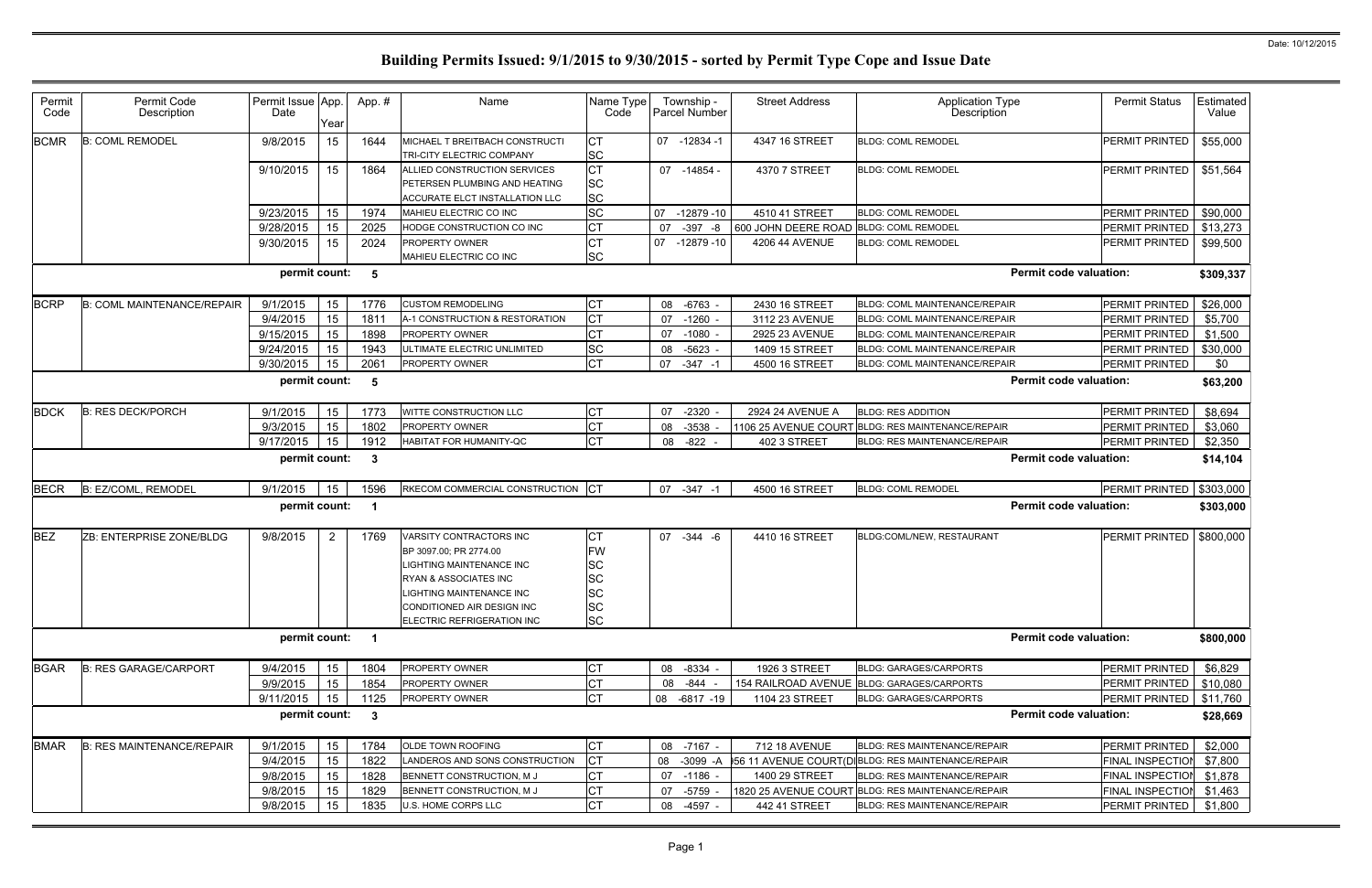| Permit<br>Code | Permit Code<br>Description         | Permit Issue App.<br>Date | Year | App.#                   | Name                                                             | Name Type<br>Code      | Township -<br><b>Parcel Number</b> | <b>Street Address</b> | Application Type<br>Description                   | <b>Permit Status</b>       | Estimated<br>Value |
|----------------|------------------------------------|---------------------------|------|-------------------------|------------------------------------------------------------------|------------------------|------------------------------------|-----------------------|---------------------------------------------------|----------------------------|--------------------|
| <b>BMAR</b>    | <b>B: RES MAINTENANCE/REPAIR</b>   | 9/8/2015                  | 15   | 1839                    | SEARS HOME IMPRV PRODUCTS INC                                    | <b>CT</b>              | 08 -9100                           | 725 24 AVENUE COURT   | <b>BLDG: RES MAINTENANCE/REPAIR</b>               | PERMIT PRINTED             | \$3,380            |
|                |                                    | 9/9/2015                  | 15   | 1856                    | BENNETT CONSTRUCTION, M J                                        | <b>CT</b>              | 07<br>$-14007$                     |                       | 104 36 AVENUE A COURTBLDG: RES MAINTENANCE/REPAIR | FINAL INSPECTION           | \$595              |
|                |                                    | 9/9/2015                  | 15   | 1852                    | PROPERTY OWNER                                                   | <b>CT</b>              | -4580<br>08                        | 813 21 AVENUE         | <b>BLDG: RES MAINTENANCE/REPAIR</b>               | <b>PERMIT PRINTED</b>      | \$1,700            |
|                |                                    | 9/14/2015                 | 15   | 1883                    | LAXTON CONSTRUCTION, JEFFREY                                     | <b>CT</b>              | -4964<br>07                        | 3701 26 STREET        | <b>BLDG: RES MAINTENANCE/REPAIR</b>               | PERMIT PRINTED             | \$1,800            |
|                |                                    | 9/14/2015                 | 15   | 1893                    | CALDERON'S CONSTRUCTION OF RI                                    | IСТ                    | $-2503$<br>08                      | 431 4 AVENUE          | <b>BLDG: RES MAINTENANCE/REPAIR</b>               | FINAL INSPECTION           | \$1,600            |
|                |                                    | 9/15/2015                 | 15   | 1901                    | CALDERON'S CONSTRUCTION OF RI                                    | <b>CT</b>              | 08 -2056                           | <b>2506 5 AVENUE</b>  | BLDG: RES MAINTENANCE/REPAIR                      | FINAL INSPECTION           | \$7,000            |
|                |                                    | 9/17/2015                 | 15   | 1919                    | HABITAT FOR HUMANITY-QC                                          | <b>CT</b>              | -2491<br>08                        | 329 4 AVENUE          | BLDG: RES MAINTENANCE/REPAIR                      | PERMIT PRINTED             | \$950              |
|                |                                    | 9/17/2015                 | 15   | 1917                    | HABITAT FOR HUMANITY-QC                                          | <b>CT</b>              | 08 -5871 -                         | 905 5 AVENUE          | BLDG: RES MAINTENANCE/REPAIR                      | <b>PERMIT PRINTED</b>      | \$800              |
|                |                                    | 9/17/2015                 | 15   | 1918                    | HABITAT FOR HUMANITY-QC                                          | <b>CT</b>              | $-8211$<br>08                      | 346 1 STREET          | <b>BLDG: RES MAINTENANCE/REPAIR</b>               | PERMIT PRINTED             | \$800              |
|                |                                    | 9/17/2015                 | 15   | 1915                    | HABITAT FOR HUMANITY-QC                                          | <b>CT</b>              | 08 -918                            | 154 6 AVENUE          | BLDG: RES MAINTENANCE/REPAIR                      | PERMIT PRINTED             | \$800              |
|                |                                    | 9/18/2015                 | 15   | 1932                    | DAN HANELL CONSTRUCTION INC                                      | <b>CT</b>              | $-145 - B$<br>07                   | 3324 7 STREET         | <b>BLDG: RES MAINTENANCE/REPAIR</b>               | PERMIT PRINTED             | \$690              |
|                |                                    | 9/18/2015                 | 15   | 1931                    | DAN HANELL CONSTRUCTION INC                                      | <b>CT</b>              | $-6568$<br>07                      | 1117 37 STREET COURT  | BLDG: RES MAINTENANCE/REPAIR                      | <b>PERMIT PRINTED</b>      | \$285              |
|                |                                    | 9/18/2015                 | 15   | 1928                    | PROPERTY OWNER                                                   | <b>CT</b>              | 08 -8237                           | 105 6 AVENUE          | BLDG: RES MAINTENANCE/REPAIR                      | PERMIT PRINTED             | \$2,800            |
|                |                                    | 9/21/2015                 | 15   | 1940                    | ADVANCED CONST & IMPROVEMENT                                     | <b>CT</b>              | 08<br>$-1341$                      | 923 22 STREET         | <b>BLDG: RES MAINTENANCE/REPAIR</b>               | PERMIT PRINTED             | \$40,000           |
|                |                                    | 9/22/2015                 | 15   | 1941                    | WHITE OAK BUILDING & REMODEL                                     | <b>CT</b>              | 07 -5812                           | 4516 21 AVENUE        | BLDG: RES MAINTENANCE/REPAIR                      | PERMIT PRINTED             | \$34,250           |
|                |                                    | 9/22/2015                 | 15   | 1972                    | PROPERTY OWNER                                                   | <b>CT</b>              | $-262$<br>08                       | 2821 15 STREET A      | BLDG: RES MAINTENANCE/REPAIR                      | PERMIT PRINTED             | \$1,920            |
|                |                                    | 9/23/2015                 | 15   | 1976                    | PROPERTY OWNER                                                   | СT                     | 08 -7135                           | 822 18 AVENUE         | <b>BLDG: RES MAINTENANCE/REPAIR</b>               | PERMIT PRINTED             | \$3,432            |
|                |                                    | 9/23/2015                 | 15   | 1977                    | SUMMY CONTRACTING CORP, JW                                       | <b>CT</b>              | 08 - 986                           | 1402 25 STREET        | <b>BLDG: RES MAINTENANCE/REPAIR</b>               | <b>FINAL INSPECTION</b>    | \$2,000            |
|                |                                    | 9/24/2015                 | 15   | 1986                    | LANDEROS AND SONS CONSTRUCTION                                   | Iст                    | 08<br>-834                         | 301 5 AVENUE          | <b>BLDG: RES MAINTENANCE/REPAIR</b>               | FINAL INSPECTION           | \$5,950            |
|                |                                    | 9/25/2015                 | 15   | 2012                    | RASMUSSEN CONSTRUCTION DBA BUC                                   | <b>ICT</b>             | $-91$<br>08<br>-A                  | 1829 23 STREET        | BLDG: RES MAINTENANCE/REPAIR                      | PERMIT PRINTED             | \$5,000            |
|                |                                    | 9/28/2015                 | 15   | 2041                    | PROPERTY OWNER                                                   | <b>CT</b>              | $-2303$<br>07                      | 2521 30 STREET        | <b>BLDG: RES MAINTENANCE/REPAIR</b>               | PERMIT PRINTED             | \$2,160            |
|                |                                    | 9/29/2015                 | 15   | 2048                    | PROPERTY OWNER                                                   | IСТ                    | 07<br>$-14922$                     | 3230 40 STREET        | BLDG: RES MAINTENANCE/REPAIR                      | PERMIT PRINTED             | \$1,000            |
|                |                                    | 9/29/2015                 | 15   | 2049                    | DAN HANELL CONSTRUCTION INC                                      | <b>CT</b>              | -568<br>07                         | 1700 36 STREET        | BLDG: RES MAINTENANCE/REPAIR                      | PERMIT PRINTED             | \$1,095            |
|                |                                    | permit count:             |      | 28                      |                                                                  |                        |                                    |                       | <b>Permit code valuation:</b>                     |                            | \$134,948          |
| <b>BNP</b>     | <b>B: "WORKING WITHOUT A PERMI</b> | 9/21/2015                 | 15   | 1943                    | ULTIMATE ELECTRIC UNLIMITED<br><b>GRIFFIN CONSTRUCTION, MARK</b> | <b>SC</b><br><b>CT</b> | 08 -5623                           | 1409 15 STREET        | BLDG: COML MAINTENANCE/REPAIR                     | PERMIT PRINTED             | \$30,000           |
|                |                                    | permit count:             |      | - 1                     |                                                                  |                        |                                    |                       | <b>Permit code valuation:</b>                     |                            | \$30,000           |
| <b>BRDZ</b>    | <b>B: EZ/RES DRIVEWAY</b>          | 9/18/2015                 | 15   | 1927                    | CROSS CONCRETE CONSTRUCTION                                      | <b>CT</b>              | 07 -10227 -                        | 4738 19 AVENUE        | <b>ENG: DRAINAGE PERMIT</b>                       | <b>PERMIT PRINTED</b>      | \$9,500            |
|                |                                    | 9/18/2015 15              |      | 1902                    | ROCK HARD CONCRETE                                               | <b>CT</b>              | 07 -7566 -                         | 3902 10 AVENUE        | <b>ENG: DRAINAGE PERMIT</b>                       | PERMIT PRINTED   \$31,000  |                    |
|                |                                    | permit count:             |      | $\overline{2}$          |                                                                  |                        |                                    |                       | <b>Permit code valuation:</b>                     |                            | \$40,500           |
| <b>BRI</b>     | <b>B: RES INVESTIGATION</b>        | 9/4/2015                  | 15   | 1809                    | PROPERTY OWNER                                                   | <b>CT</b>              | 08 -5122 -                         | 1531 21 AVENUE        | <b>INVESTIGATION</b>                              | PERMIT PRINTED             | \$0                |
|                |                                    | 9/22/2015                 | 15   | 1965                    | <b>PROPERTY OWNER</b>                                            | <b>CT</b>              | 08 -262 -                          | 2821 15 STREET A      | <b>INVESTIGATION</b>                              | <b>PERMIT PRINTED</b>      | \$0                |
|                |                                    | permit count:             |      | $\overline{\mathbf{2}}$ |                                                                  |                        |                                    |                       | <b>Permit code valuation:</b>                     |                            | \$0                |
| <b>BRML</b>    | <b>B: RES REMODEL</b>              | 9/4/2015                  | 15   | 1815                    | PROPERTY OWNER<br><b>BLACKHAWK ELECTRIC ENTERPRISES</b>          | <b>CT</b><br><b>SC</b> | 08 -3612 -                         | 900 23 AVENUE         | <b>BLDG: RES REMODEL</b>                          | PERMIT PRINTED             | \$35,000           |
|                |                                    | 9/16/2015                 | 15   | 1905                    | DUST-RY REMODELING INC                                           | <b>CT</b>              | 08 -3013 -                         | 2523 5 STREET         | <b>BLDG: RES REMODEL</b>                          | PERMIT PRINTED             | \$2,500            |
|                |                                    | 9/28/2015                 | 15   | 2023                    | AMB CONSTRUCTION                                                 | IСТ                    | 07 -81 -2                          | 4105 22 AVENUE        | BLDG: RES MAINTENANCE/REPAIR                      | <b>PERMIT PRINTED</b>      | \$30,000           |
|                |                                    | 9/29/2015                 | 15   | 2022                    | DUST-RY REMODELING INC                                           | <b>CT</b>              | 08 -3013 -                         | 2523 5 STREET         | <b>BLDG: RES REMODEL</b>                          | PERMIT PRINTED   \$343,000 |                    |
|                |                                    | permit count:             |      | -4                      |                                                                  |                        |                                    |                       | <b>Permit code valuation:</b>                     |                            | \$410,500          |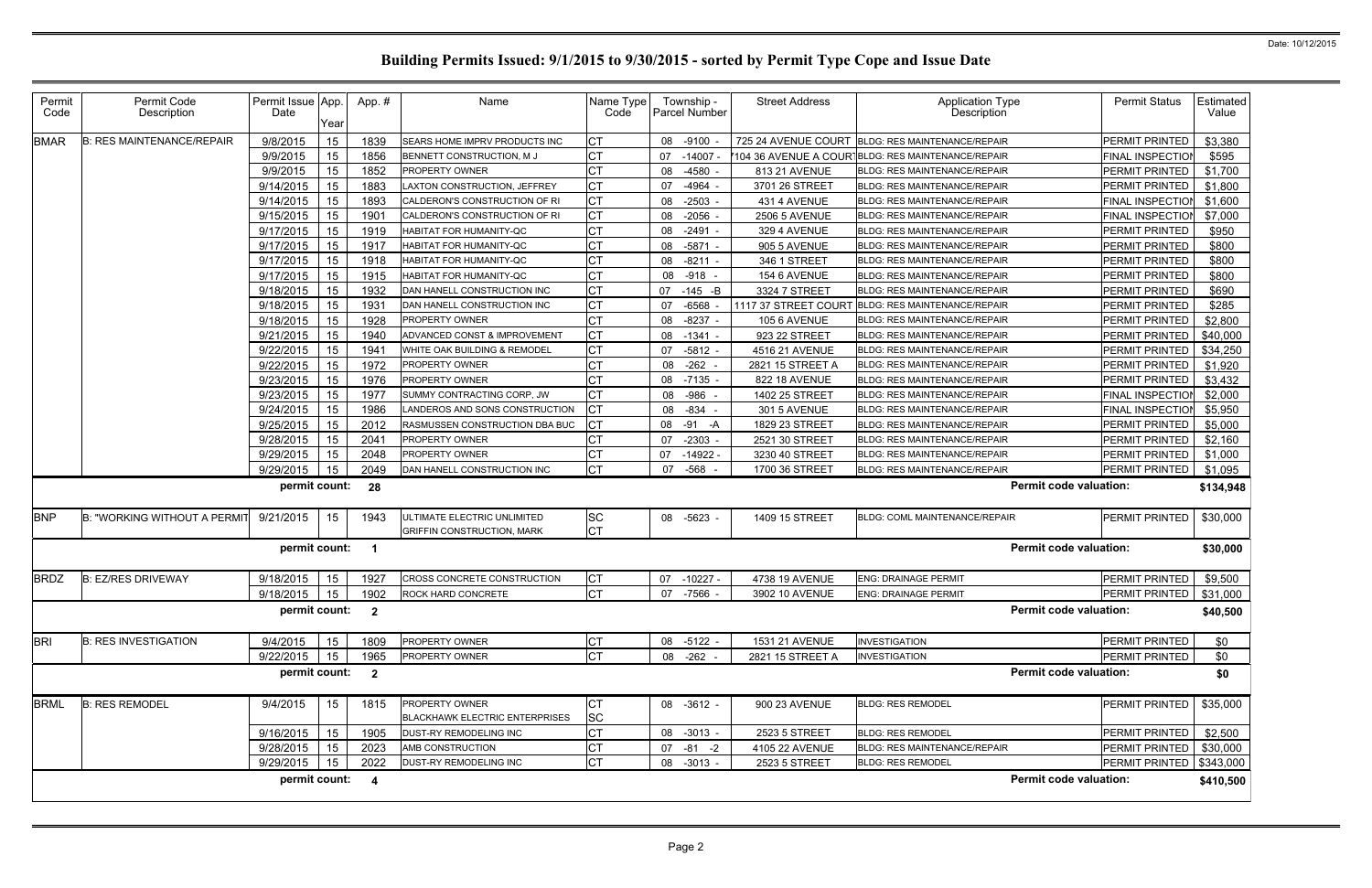| Permit<br>Code | Permit Code<br>Description | Permit Issue App.<br>Date | Year | App. # | Name                           | Name Type<br>Code | Township -<br><b>Parcel Number</b> |             | <b>Street Address</b>                  | <b>Application Type</b><br>Description            | <b>Permit Status</b>    | Estimated<br>Value |
|----------------|----------------------------|---------------------------|------|--------|--------------------------------|-------------------|------------------------------------|-------------|----------------------------------------|---------------------------------------------------|-------------------------|--------------------|
| <b>BRRF</b>    | <b>B: RES ROOFING</b>      | 9/1/2015                  | 15   | 1781   | FIVE STAR HOME IMRPOVEMENT LLC |                   | 08 -286                            |             | 1545 30 AVENUE                         | <b>BLDG: RES MAINTENANCE/REPAIR</b>               | PERMIT PRINTED          | \$4,600            |
|                |                            | 9/1/2015                  | 15   | 1775   | QC ROOF DRS INC.               | СT                | 08                                 | -5323       | 2934 11 AVENUE A                       | <b>BLDG: RES MAINTENANCE/REPAIR</b>               | PERMIT PRINTED          | \$6,000            |
|                |                            | 9/2/2015                  | 15   | 1788   | <b>PROPERTY OWNER</b>          |                   | 07 - 614 - 2                       |             | 1920 35 STREET                         | BLDG: RES MAINTENANCE/REPAIR                      | PERMIT PRINTED          | \$2,380            |
|                |                            | 9/3/2015                  | 15   | 1801   | PROPERTY OWNER                 |                   | 08                                 | -1439       | 1711 26 STREET                         | BLDG: RES MAINTENANCE/REPAIR                      | PERMIT PRINTED          | \$360              |
|                |                            | 9/3/2015                  | 15   | 1799   | MIDWEST COMPLETE CONSTRUCTION  | СT                | 08 -2119 -                         |             | 227 39 STREET                          | <b>BLDG: RES MAINTENANCE/REPAIR</b>               | PERMIT PRINTED          | \$3,200            |
|                |                            | 9/4/2015                  | 15   | 1813   | <b>PROPERTY OWNER</b>          | СT                | 08                                 | $-165 -$    | 2026 9 STREET                          | <b>BLDG: RES MAINTENANCE/REPAIR</b>               | FINAL INSPECTION        | \$1,120            |
|                |                            | 9/4/2015                  | 15   | 1810   | <b>BATES ROOFING</b>           |                   | 08 -8950                           |             | 1673 30 AVENUE                         | <b>BLDG: RES MAINTENANCE/REPAIR</b>               | PERMIT PRINTED          | \$8,120            |
|                |                            | 9/8/2015                  | 15   | 1834   | 33 CARPENTERS CONSTRUCTION INC |                   | 07 -1719                           |             | 1845 33 STREET                         | <b>BLDG: RES MAINTENANCE/REPAIR</b>               | PERMIT PRINTED          | \$4,700            |
|                |                            | 9/8/2015                  | 15   | 1831   | 33 CARPENTERS CONSTRUCTION INC | <b>CT</b>         | 07                                 | -914 -2     | 4120 18 AVENUE                         | <b>BLDG: RES MAINTENANCE/REPAIR</b>               | PERMIT PRINTED          | \$9,456            |
|                |                            | 9/8/2015                  | 15   | 1833   | 33 CARPENTERS CONSTRUCTION INC |                   | 08                                 | $-2073 -1$  | <b>2515 7 AVENUE</b>                   | <b>BLDG: RES MAINTENANCE/REPAIR</b>               | PERMIT PRINTED          | \$7,808            |
|                |                            | 9/8/2015                  | 15   | 1832   | 33 CARPENTERS CONSTRUCTION INC | СT                | 08                                 | $-2552 -$   | 2004 12 STREET                         | <b>BLDG: RES MAINTENANCE/REPAIR</b>               | PERMIT PRINTED          | \$9,215            |
|                |                            | 9/8/2015                  | 15   | 1838   | PROPERTY OWNER                 |                   | 08 -3911 -                         |             | <b>1814 14 AVENUE</b>                  | <b>BLDG: RES MAINTENANCE/REPAIR</b>               | PERMIT PRINTED          | \$2,640            |
|                |                            | 9/8/2015                  | 15   | 1826   | <b>PROPERTY OWNER</b>          |                   | 08                                 | $-7049 -$   | 5211 10 AVENUE                         | <b>BLDG: RES MAINTENANCE/REPAIR</b>               | PERMIT PRINTED          | \$665              |
|                |                            | 9/8/2015                  | 15   | 1827   | <b>BILL'S HOME IMPROVEMENT</b> |                   | 08                                 | -9294 -     | 640 32 AVENUE                          | BLDG: RES MAINTENANCE/REPAIR                      | PERMIT PRINTED          | \$6,675            |
|                |                            | 9/9/2015                  | 15   | 1844   | ACKERLAND CONSTRUCTION, JOSHUA |                   | 07                                 | -6807       |                                        | 2501 30 AVENUE COURT BLDG: RES MAINTENANCE/REPAIR | PERMIT PRINTED          | \$6,000            |
|                |                            | 9/9/2015                  | 15   | 1845   | ACKERLAND CONSTRUCTION, JOSHUA |                   | 07 -762 -                          |             | 5225 11 AVENUE B                       | <b>BLDG: RES MAINTENANCE/REPAIR</b>               | PERMIT PRINTED          | \$5,610            |
|                |                            | 9/9/2015                  | 15   | 1846   | ACKERLAND CONSTRUCTION, JOSHUA |                   | 08 -4082                           |             | 4310 8 AVENUE                          | <b>BLDG: RES MAINTENANCE/REPAIR</b>               | PERMIT PRINTED          | \$6,718            |
|                |                            | 9/9/2015                  | 15   | 1848   | MCCARTNEY IMPROVEMENT CO       | <b>CT</b>         | 08                                 | $-8703 - 1$ | <b>1508 7 STREET</b>                   | <b>BLDG: RES MAINTENANCE/REPAIR</b>               | PERMIT PRINTED          | \$20,000           |
|                |                            | 9/10/2015                 | 15   | 1859   | DAN HANELL CONSTRUCTION INC    | СT                | 07                                 | $-12960$    | 1509 37 STREET                         | BLDG: RES MAINTENANCE/REPAIR                      | PERMIT PRINTED          | \$6,625            |
|                |                            | 9/10/2015                 | 15   | 1862   | <b>PROPERTY OWNER</b>          |                   | 07                                 | $-1912 -$   | 2366 27 STREET                         | <b>BLDG: RES MAINTENANCE/REPAIR</b>               | PERMIT PRINTED          | \$2,400            |
|                |                            | 9/10/2015                 | 15   | 1863   | RASMUSSEN CONSTRUCTION DBA BUC |                   | 07                                 | $-2032 -$   | 2345 31 STREET                         | <b>BLDG: RES MAINTENANCE/REPAIR</b>               | PERMIT PRINTED          | \$3,800            |
|                |                            | 9/10/2015                 | 15   | 1860   | A+ ROOFING & SIDING CO. FORMER |                   | 07                                 | -7563       | 3804 10 AVENUE                         | BLDG: RES MAINTENANCE/REPAIR                      | PERMIT PRINTED          | \$9,500            |
|                |                            | 9/10/2015                 | 15   | 1866   | <b>PROPERTY OWNER</b>          |                   | 08                                 | -3998       | 424 43 STREET                          | BLDG: RES MAINTENANCE/REPAIR                      | PERMIT PRINTED          | \$1,176            |
|                |                            | 9/11/2015                 | 15   | 1870   | LAXTON CONSTRUCTION, JEFFREY   | СT                | 07                                 | $-2277$     | 2806 25 AVENUE A                       | <b>BLDG: RES MAINTENANCE/REPAIR</b>               | PERMIT PRINTED          | \$6,500            |
|                |                            | 9/11/2015                 | 15   | 1877   | <b>PROPERTY OWNER</b>          |                   | 08 -1106                           |             | 439 22 AVENUE                          | <b>BLDG: RES MAINTENANCE/REPAIR</b>               | PERMIT PRINTED          | \$500              |
|                |                            | 9/11/2015                 | 15   | 1871   | <b>BRUCE &amp; ASSOCIATES</b>  |                   | 08 -3994                           |             | 444 43 STREET                          | BLDG: COML MAINTENANCE/REPAIR                     | PERMIT PRINTED          | \$1,500            |
|                |                            | 9/11/2015                 | 15   | 1876   | <b>PROPERTY OWNER</b>          | СT                | 08 -6416 -                         |             | 825 17 AVENUE                          | BLDG: RES MAINTENANCE/REPAIR                      | PERMIT PRINTED          | \$2,400            |
|                |                            | 9/11/2015                 | 15   | 1867   | <b>BATES ROOFING</b>           | СT                | 08                                 | $-8437 - 2$ | 1663 30 AVENUE                         | BLDG: RES MAINTENANCE/REPAIR                      | PERMIT PRINTED          | \$8,870            |
|                |                            | 9/11/2015                 | 15   | 1868   | <b>BILL'S HOME IMPROVEMENT</b> |                   | 08                                 | $-9301$     | 2725 8 STREET COURT                    | BLDG: RES MAINTENANCE/REPAIR                      | PERMIT PRINTED          | \$9,550            |
|                |                            | 9/14/2015                 | 15   | 1895   | CREW ROOFING                   |                   | 07 -11886                          |             | 3439 52 STREET COURT BLDG: RES REMODEL |                                                   | FINAL INSPECTION        | \$8,000            |
|                |                            | 9/14/2015 15              |      | 1894   | PROPERTY OWNER                 | Iст<br>◡          | 07 -1339                           |             | 2319 32 STREET                         | BLDG: RES MAINTENANCE/REPAIR                      | PERMIT PRINTED          | \$840              |
|                |                            | 9/14/2015                 | 15   | 1884   | <b>PROPERTY OWNER</b>          |                   | 08 -4185                           |             | 2308 18 AVENUE A                       | <b>BLDG: RES MAINTENANCE/REPAIR</b>               | PERMIT PRINTED          | \$2,800            |
|                |                            | 9/14/2015                 | 15   | 1881   | QC GENERAL, INC                |                   | 08 -4564                           |             | 717 20 AVENUE                          | BLDG: RES MAINTENANCE/REPAIR                      | PERMIT PRINTED          | \$4,600            |
|                |                            | 9/15/2015                 | 15   | 1903   | MOELLER CONSTRUCTION           |                   | 07                                 | $-2312 -$   | 2907 25 AVENUE                         | BLDG: RES MAINTENANCE/REPAIR                      | PERMIT PRINTED          | \$5,700            |
|                |                            | 9/15/2015                 | 15   | 1899   | WILSON CONSTRUCTION, LLC (BEN) | СT                | 08 -2345 -                         |             | 430 16 AVENUE                          | <b>BLDG: RES MAINTENANCE/REPAIR</b>               | <b>PERMIT PRINTED</b>   | \$8,560            |
|                |                            | 9/15/2015                 | 15   | 1897   | <b>BATES ROOFING</b>           | СT                | 08 -9240 -                         |             | <b>110 27 AVENUE</b>                   | <b>BLDG: RES MAINTENANCE/REPAIR</b>               | PERMIT PRINTED          | \$10,560           |
|                |                            | 9/16/2015                 | 15   | 1909   | DAN HANELL CONSTRUCTION INC    | <b>CT</b>         | 07 -5607 -                         |             | 2419 44 STREET                         | <b>BLDG: RES MAINTENANCE/REPAIR</b>               | <b>PERMIT PRINTED</b>   | \$15,700           |
|                |                            | 9/16/2015                 | 15   | 1911   | PROPERTY OWNER                 | <b>CT</b>         | 08 -1775 -                         |             | 604 53 STREET                          | BLDG: RES MAINTENANCE/REPAIR                      | PERMIT PRINTED          | \$2,400            |
|                |                            | 9/17/2015                 | 15   | 1920   | SEDLOCK INC                    |                   | 08 -4885 -                         |             | 1210 11 STREET                         | BLDG: RES MAINTENANCE/REPAIR                      | <b>PERMIT PRINTED</b>   | \$5,000            |
|                |                            | 9/18/2015                 | 15   | 1929   | <b>CREW ROOFING</b>            |                   | 07 -11952 -                        |             | 2631 45 STREET                         | BLDG: RES MAINTENANCE/REPAIR                      | <b>FINAL INSPECTION</b> | \$3,000            |
|                |                            | 9/18/2015                 | 15   | 1930   | DAN HANELL CONSTRUCTION INC    | <b>CT</b>         | 07 -13159                          |             | 4119 17 AVENUE                         | BLDG: RES MAINTENANCE/REPAIR                      | <b>PERMIT PRINTED</b>   | \$5,695            |
|                |                            | 9/21/2015                 | 15   | 1962   | <b>BEST ROOFING, THE</b>       | СT                | 07 -7834 -                         |             | 2614 31 STREET                         | BLDG: RES MAINTENANCE/REPAIR                      | PERMIT PRINTED          | \$6,350            |
|                |                            | 9/21/2015                 | 15   | 1963   | <b>RUTHERFORD, RANDALL</b>     | <b>CT</b>         | 07                                 | -8506       |                                        | 1911 GLENWOOD DRIVE BLDG: RES MAINTENANCE/REPAIR  | <b>PERMIT PRINTED</b>   | \$9,875            |
|                |                            | 9/21/2015                 | 15   | 1949   | <b>PROPERTY OWNER</b>          |                   | 08 -5048 -                         |             | 1844 11 STREET                         | <b>BLDG: RES MAINTENANCE/REPAIR</b>               | <b>PERMIT PRINTED</b>   | \$1,400            |
|                |                            | 9/21/2015                 | 15   | 1945   | ACKERLAND CONSTRUCTION, JOSHUA | <b>CT</b>         | 08 -5713 -                         |             | 1865 22 AVENUE                         | BLDG: RES MAINTENANCE/REPAIR                      | PERMIT PRINTED          | \$13,009           |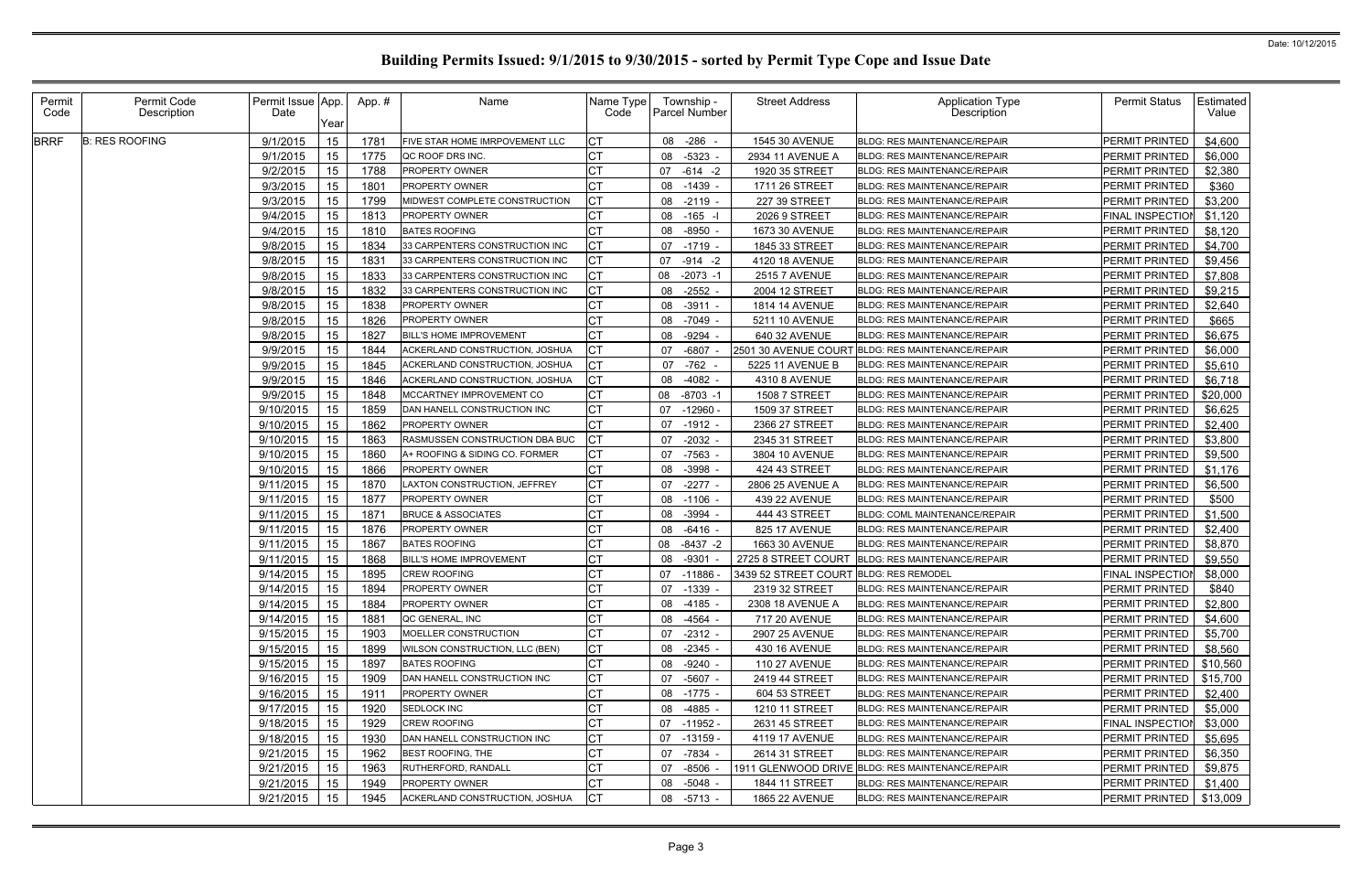| Permit<br>Code | Permit Code<br>Description        | Permit Issue App.<br>Date | Year | App.# | Name                                 | Name Type<br>Code | Township -<br><b>Parcel Number</b> | <b>Street Address</b> | <b>Application Type</b><br>Description            | <b>Permit Status</b>          | Estimated<br>Value |
|----------------|-----------------------------------|---------------------------|------|-------|--------------------------------------|-------------------|------------------------------------|-----------------------|---------------------------------------------------|-------------------------------|--------------------|
| <b>BRRF</b>    | <b>B: RES ROOFING</b>             | 9/21/2015                 | 15   | 1946  | QC ROOF DRS INC.                     |                   | 08 -6164 -22                       | 410 27 AVENUE         | <b>BLDG: RES MAINTENANCE/REPAIR</b>               | PERMIT PRINTED                | \$8,000            |
|                |                                   | 9/21/2015                 | 15   | 1947  | QC ROOF DRS INC.                     | СT                | -7908<br>08                        | 2016 15 STREET A      | BLDG: RES MAINTENANCE/REPAIR                      | PERMIT PRINTED                | \$7,500            |
|                |                                   | 9/22/2015                 | 15   | 1970  | FANTH-CURRY HOME IMPRV CO            | <b>CT</b>         | 08<br>$-1379$                      | 1634 18 STREET B      | BLDG: RES MAINTENANCE/REPAIR                      | PERMIT PRINTED                | \$12,905           |
|                |                                   | 9/22/2015                 | 15   | 1971  | FANTH-CURRY HOME IMPRV CO            | СT                | 08 -6670                           | 2939 11 AVENUE C      | <b>BLDG: RES MAINTENANCE/REPAIR</b>               | PERMIT PRINTED                | \$7,000            |
|                |                                   | 9/24/2015                 | 15   | 1985  | ACKERLAND CONSTRUCTION, JOSHUA       | СT                | 07<br>$-6809$                      | 2504 30 AVENUE COURT  | BLDG: RES MAINTENANCE/REPAIR                      | PERMIT PRINTED                | \$6,350            |
|                |                                   | 9/24/2015                 | 15   | 1991  | GREEN VALLEY CONSTRUCTION INC.       | СT                | 07<br>-7926 -1                     | 4815 27 AVENUE        | <b>BLDG: RES MAINTENANCE/REPAIR</b>               | PERMIT PRINTED                | \$1,900            |
|                |                                   | 9/24/2015                 | 15   | 1992  | GREEN VALLEY CONSTRUCTION INC.       | СT                | $-2359$<br>08                      | <b>420 17 AVENUE</b>  | <b>BLDG: RES MAINTENANCE/REPAIR</b>               | PERMIT PRINTED                | \$7,900            |
|                |                                   | 9/24/2015                 | 15   | 1990  | MISSISSIPPI VALLEY COMPLETE CO       | <b>CT</b>         | 08<br>$-4903$                      | 908 13 AVENUE         | <b>BLDG: RES MAINTENANCE/REPAIR</b>               | PERMIT PRINTED                | \$8,000            |
|                |                                   | 9/24/2015                 | 15   | 1999  | <b>GRIFFIN CONSTRUCTION, MARK</b>    | <b>CT</b>         | $-5623$<br>08                      | 1409 15 STREET        | <b>BLDG: RES MAINTENANCE/REPAIR</b>               | PERMIT PRINTED                | \$24,600           |
|                |                                   | 9/24/2015                 | 15   | 1984  | <b>R.A. CONSTRUCTION</b>             |                   | 08<br>-7958                        | 2033 14 STREET        | <b>BLDG: RES MAINTENANCE/REPAIR</b>               | PERMIT PRINTED                | \$5,000            |
|                |                                   | 9/24/2015                 | 15   | 2000  | FOLEY CONTRACTING LLC                | C1                | -8654<br>08                        | 5014 10 AVENUE        | BLDG: RES MAINTENANCE/REPAIR                      | PERMIT PRINTED                | \$4,900            |
|                |                                   | 9/25/2015                 | 15   | 2013  | <b>B &amp; W HOME IMPROVEMENT CO</b> | СT                | $-9283$<br>07                      | 1832 37 STREET        | BLDG: RES MAINTENANCE/REPAIR                      | PERMIT PRINTED                | \$5,800            |
|                |                                   | 9/25/2015                 | 15   | 2011  | WILSON CONSTRUCTION, LLC (BEN)       | СT                | 08 -2197 -                         | 516 38 STREET         | BLDG: RES MAINTENANCE/REPAIR                      | PERMIT PRINTED                | \$2,600            |
|                |                                   | 9/25/2015                 | 15   | 2010  | WILSON CONSTRUCTION, LLC (BEN)       | <b>CT</b>         | $-6507 -4$<br>08                   | 910 53 STREET         | <b>BLDG: RES MAINTENANCE/REPAIR</b>               | PERMIT PRINTED                | \$36,000           |
|                |                                   | 9/28/2015                 | 15   | 2036  | ALL MAJOR RESTORATIONS LLC           | СT                | 07<br>-12146 -                     | 3208 45 STREET        | <b>BLDG: RES MAINTENANCE/REPAIR</b>               | PERMIT PRINTED                | \$6,000            |
|                |                                   | 9/28/2015                 | 15   | 2039  | A+ ROOFING & SIDING CO. FORMER       | <b>CT</b>         | 07<br>$-5861$                      | 1725 46 STREET        | BLDG: RES MAINTENANCE/REPAIR                      | PERMIT PRINTED                | \$8,460            |
|                |                                   | 9/28/2015                 | 15   | 2040  | <b>PROPERTY OWNER</b>                | <b>CT</b>         | 08 -4107 -                         | 921 16 STREET         | <b>BLDG: RES MAINTENANCE/REPAIR</b>               | PERMIT PRINTED                | \$2,880            |
|                |                                   | 9/28/2015                 | 15   | 2037  | ALL MAJOR RESTORATIONS LLC           | IСТ               | 08 -7008                           | <b>5109 7 AVENUE</b>  | <b>BLDG: RES MAINTENANCE/REPAIR</b>               | PERMIT PRINTED                | \$8,000            |
|                |                                   | 9/28/2015                 | 15   | 2034  | ALL MAJOR RESTORATIONS LLC           | <b>CT</b>         | 08<br>-7938                        | 2041 15 STREET        | <b>BLDG: RES MAINTENANCE/REPAIR</b>               | PERMIT PRINTED                | \$10,000           |
|                |                                   | 9/29/2015                 | 15   | 2045  | <b>B &amp; W HOME IMPROVEMENT CO</b> | <b>CT</b>         | 07<br>-1134                        | 2760 14 AVENUE        | <b>BLDG: RES MAINTENANCE/REPAIR</b>               | PERMIT PRINTED                | \$7,363            |
|                |                                   | 9/29/2015                 | 15   | 2046  | FIVE STAR HOME IMRPOVEMENT LLC       | IСТ               | $-13583$<br>07                     | 5512 30 AVENUE        | <b>BLDG: RES MAINTENANCE/REPAIR</b>               | PERMIT PRINTED                | \$4,000            |
|                |                                   | 9/29/2015                 | 15   | 2050  | DAN HANELL CONSTRUCTION INC          | СT                | 08 -4546 -                         | 1902 8 STREET         | <b>BLDG: RES MAINTENANCE/REPAIR</b>               | PERMIT PRINTED                | \$5,489            |
|                |                                   | 9/29/2015                 | 15   | 2047  | <b>VERN'S HOME IMPROVEMENT</b>       | <b>CT</b>         | $-9112 -$<br>08                    | 3105 11 AVENUE        | <b>BLDG: RES MAINTENANCE/REPAIR</b>               | PERMIT PRINTED                | \$5,150            |
|                |                                   | 9/30/2015                 | 15   | 2062  | PETERSON CONSTRUCTION, JODY          | <b>CT</b>         | -2028<br>07                        | 2335 31 STREET        | <b>BLDG: RES MAINTENANCE/REPAIR</b>               | PERMIT PRINTED                | \$6,500            |
|                |                                   | 9/30/2015                 | 15   | 2060  | CENTENNIAL CONTRACTORS OF QC         | <b>CT</b>         | 07<br>-5066                        | 2610 37 AVENUE        | BLDG: RES MAINTENANCE/REPAIR                      | PERMIT PRINTED                | \$1,000            |
|                |                                   | 9/30/2015                 | 15   | 2038  | QC GENERAL, INC                      | <b>CT</b>         | 08<br>-6507 -                      | 828 53 STREET         | <b>BLDG: RES MAINTENANCE/REPAIR</b>               | PERMIT PRINTED                | \$1,900            |
|                |                                   | 9/30/2015                 | 15   | 2065  | PROPERTY OWNER                       | <b>CT</b>         | 08 -7844 -                         | 1801 14 STREET        | <b>BLDG: RES MAINTENANCE/REPAIR</b>               | PERMIT PRINTED                | \$600              |
|                |                                   | permit count:             |      | 72    |                                      |                   |                                    |                       |                                                   | <b>Permit code valuation:</b> | \$467,374          |
| <b>BRSD</b>    | <b>B: RES SIDING</b>              | 9/4/2015                  | 15   | 1812  | MAINSTREAM HOME IMPROVEMNT INC       | Iст               | 07 -10659                          | 4812 48 AVENUE        | <b>BLDG: RES MAINTENANCE/REPAIR</b>               | PERMIT PRINTED                | \$12,000           |
|                |                                   | 9/4/2015 15               |      | 1814  | PROPERTY OWNER                       | <b>CT</b>         | 07 - 2303 -                        | 2521 30 STREET        | BLDG: RES MAINTENANCE/REPAIR                      | PERMIT PRINTED   \$4,200      |                    |
|                |                                   | 9/9/2015                  | 15   | 1847  | ACKERLAND CONSTRUCTION, JOSHUA       | Iст               | $07 - 11019$                       |                       | 4716 18 AVENUE COURT BLDG: RES MAINTENANCE/REPAIR | PERMIT PRINTED   \$11,970     |                    |
|                |                                   | 9/9/2015                  | 15   | 1851  | <b>B &amp; W HOME IMPROVEMENT CO</b> | СT                | 07 -12233 -                        | 2904 32 AVENUE        | BLDG: RES MAINTENANCE/REPAIR                      | PERMIT PRINTED   \$10,500     |                    |
|                |                                   | 9/9/2015                  | 15   | 1849  | QC GENERAL, INC                      | СT                | 08 -220 -10                        | 311 32 AVENUE         | BLDG: RES MAINTENANCE/REPAIR                      | PERMIT PRINTED                | \$2,900            |
|                |                                   | 9/11/2015                 | 15   | 1870  | LAXTON CONSTRUCTION, JEFFREY         | <b>CT</b>         | 07 -2277 -                         | 2806 25 AVENUE A      | <b>BLDG: RES MAINTENANCE/REPAIR</b>               | PERMIT PRINTED                | \$6,500            |
|                |                                   | 9/11/2015                 | 15   | 1869  | WINDOW WORLD OF DAVENPORT            | СT                | 07 -8517                           |                       | 1802 40 STREET COURT BLDG: RES MAINTENANCE/REPAIR | PERMIT PRINTED                | \$7,902            |
|                |                                   | 9/24/2015                 | 15   | 1989  | PROPERTY OWNER                       | СT                | 07 -2273                           | 2714 25 AVENUE A      | BLDG: RES MAINTENANCE/REPAIR                      | PERMIT PRINTED                | \$2,625            |
|                |                                   | 9/28/2015                 | 15   | 2035  | ALL MAJOR RESTORATIONS LLC           | СT                | 08 -4580 -                         | 813 21 AVENUE         | BLDG: RES MAINTENANCE/REPAIR                      | PERMIT PRINTED                | \$5,000            |
|                |                                   | 9/30/2015                 | 15   | 2064  | ACRI, INC.                           | <b>CT</b>         | 08 -5942 -                         | <b>1006 5 AVENUE</b>  | BLDG: RES MAINTENANCE/REPAIR                      | PERMIT PRINTED                | \$15,600           |
|                |                                   | permit count:             |      | 10    |                                      |                   |                                    |                       |                                                   | <b>Permit code valuation:</b> | \$79,197           |
| <b>BSMT</b>    | <b>B: RES BASEMENT WATERPROOL</b> | 9/3/2015                  | 15   | 1797  | ABSOLUTELY DRY BASEMENT WATERP       | СT                | 08 -3013 -                         | 2523 5 STREET         | BLDG: RES MAINTENANCE/REPAIR                      | PERMIT PRINTED                | \$8,300            |
|                |                                   | 9/14/2015                 | 15   | 1879  | ABSOLUTELY DRY BASEMENT WATERP       | CТ                | 08 -4424 -                         | 2513 23 AVENUE        | BLDG: RES MAINTENANCE/REPAIR                      | PERMIT PRINTED                | \$3,500            |
|                |                                   | 9/14/2015                 | 15   | 1878  | ABSOLUTELY DRY BASEMENT WATERP       |                   | 08 -986                            | 1402 25 STREET        | BLDG: RES MAINTENANCE/REPAIR                      | PERMIT PRINTED                | \$4,600            |
|                |                                   |                           |      |       |                                      |                   |                                    |                       |                                                   |                               |                    |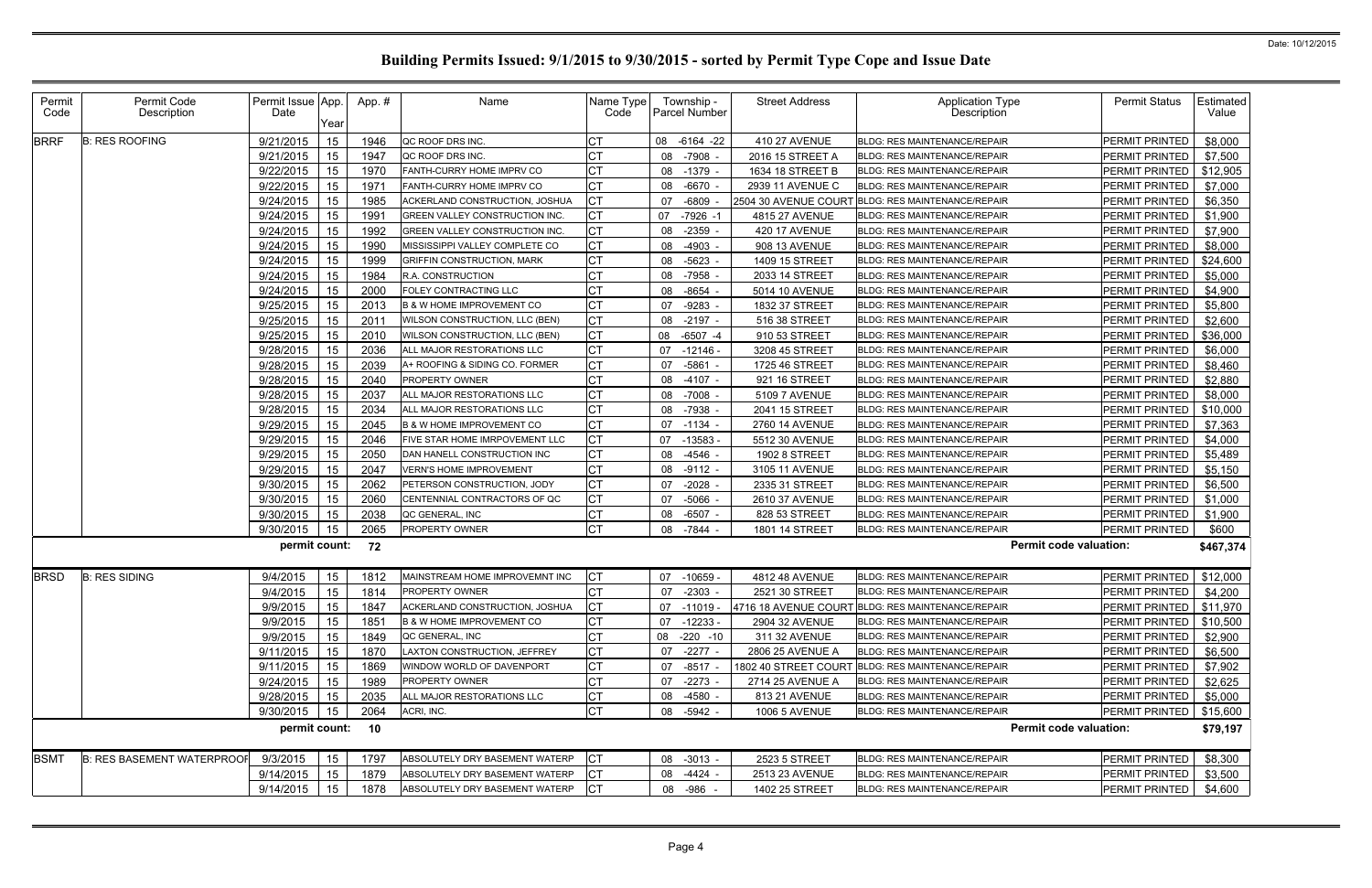| Permit<br>Code   | Permit Code<br>Description   | Permit Issue App.<br>Date | Year | App. # | Name                                                                                    | Name Type<br>Code                   | Township -<br>Parcel Number |              | <b>Street Address</b>                    | <b>Application Type</b><br>Description             | <b>Permit Status</b>    | Estimated<br>Value |
|------------------|------------------------------|---------------------------|------|--------|-----------------------------------------------------------------------------------------|-------------------------------------|-----------------------------|--------------|------------------------------------------|----------------------------------------------------|-------------------------|--------------------|
|                  |                              | permit count:             |      | 3      |                                                                                         |                                     |                             |              |                                          | <b>Permit code valuation:</b>                      |                         | \$16,400           |
| <b>BSTG</b>      | <b>B: STORAGE BLDG</b>       | 9/9/2015                  | 15   | 1850   | PROPERTY OWNER                                                                          | <b>CT</b>                           | 07                          | $-9515 -$    | 3419 49 STREET                           | <b>BLDG: STORAGE SHED</b>                          | PERMIT PRINTED          | \$2,240            |
|                  |                              | permit count:             |      |        |                                                                                         |                                     |                             |              |                                          | <b>Permit code valuation:</b>                      |                         | \$2,240            |
| <b>BTWR</b>      | B: COML CELLULAR STATION/TOV | 9/30/2015                 | 15   | 1649   | MIDWEST UNDERGROUND TECHNOLOGY CT                                                       |                                     | 08 -8259                    |              | 421 19 STREET                            | BLDG: CELLULAR STATION/TOWER                       | PERMIT PRINTED          | \$25,001           |
|                  |                              | permit count:             |      |        |                                                                                         |                                     |                             |              |                                          | <b>Permit code valuation:</b>                      |                         | \$25,001           |
| DRN <sub>1</sub> | <b>ENG: CLASS 1 DRAINAGE</b> | 9/3/2015                  | 15   | 1807   | SOONER CONCRETE                                                                         | <b>CT</b>                           | 08 -482 -1                  |              | 840 47 STREET                            | <b>ENG: DRAINAGE PERMIT</b>                        | <b>FINAL INSPECTION</b> | \$150              |
|                  |                              | 9/4/2015                  | 15   | 1821   | <b>PROPERTY OWNER</b>                                                                   | СT                                  | 08                          | -844         | 154 RAILROAD AVENUE ENG: DRAINAGE PERMIT |                                                    | FINAL INSPECTION        | \$0                |
|                  |                              | 9/10/2015                 | 15   | 1858   | BONIS CONCRETE SERVICES INC                                                             | <b>CT</b>                           | 07                          | $-2436 -2$   | 2211 44 STREET                           | BLDG: COML DRIVEWAY & SIDEWALK                     | PERMIT PRINTED          | \$0                |
|                  |                              | 9/11/2015                 | 15   | 1872   | NEW CONCRETE CONSTRUCTION                                                               |                                     | 07                          | $-11988$     | 5363 36 AVENUE COURT BLDG: RES DRIVEWAY  |                                                    | PERMIT PRINTED          | \$4,800            |
|                  |                              | 9/11/2015                 | 15   | 1125   | <b>PROPERTY OWNER</b>                                                                   | СT                                  | 08                          | $-6817 - 19$ | 1104 23 STREET                           | <b>BLDG: GARAGES/CARPORTS</b>                      | PERMIT PRINTED          | \$11,760           |
|                  |                              | 9/16/2015                 | 15   | 1906   | OLSON CONCRETE, PERRY                                                                   | СT                                  | 08                          | -411         | <b>2347 5 AVENUE</b>                     | <b>BLDG: RES SIDEWALK</b>                          | PERMIT PRINTED          | \$14,333           |
|                  |                              | 9/18/2015                 | 15   | 1927   | CROSS CONCRETE CONSTRUCTION                                                             | СT                                  | 07                          | $-10227 -$   | 4738 19 AVENUE                           | <b>ENG: DRAINAGE PERMIT</b>                        | FINAL INSPECTION        | \$9,500            |
|                  |                              | 9/18/2015                 | 15   | 1902   | <b>ROCK HARD CONCRETE</b>                                                               | <b>CT</b>                           | 07                          | -7566        | 3902 10 AVENUE                           | <b>ENG: DRAINAGE PERMIT</b>                        | PERMIT PRINTED          | \$31,000           |
|                  |                              | 9/21/2015                 | 15   | 1944   | SOONER CONCRETE                                                                         | СT                                  | 08 -3595                    |              | 2404 11 STREET                           | <b>ENG: DRAINAGE PERMIT</b>                        | FINAL INSPECTION        | \$0                |
|                  |                              | 9/25/2015                 | 15   | 2007   | OLSON CONCRETE, PERRY                                                                   | <b>CT</b>                           | 07                          | -12795 -     | 1850 35 STREET                           | <b>BLDG: RES DRIVEWAY &amp; SIDEWALK</b>           | FINAL INSPECTION        | \$9,672            |
|                  |                              | 9/30/2015                 | 15   | 2059   | NEW CONCRETE CONSTRUCTION                                                               | <b>CT</b>                           | 08 -8997                    |              | 2501 2 STREET                            | <b>ENG: DRAINAGE PERMIT</b>                        | FINAL INSPECTION        | \$150              |
|                  |                              | permit count: 11          |      |        |                                                                                         |                                     |                             |              |                                          | <b>Permit code valuation:</b>                      |                         | \$81,365           |
| <b>EC</b>        | E: COML ELECTRICAL           | 9/4/2015                  | 15   | 1820   | ROCK RIVER ELECTRIC INC                                                                 | СT                                  | 07                          | $-2436$      | 4317 23 AVENUE                           | ELEC: WIRING, MISC                                 | PERMIT PRINTED          | \$0                |
|                  |                              | 9/4/2015                  | 15   | 409    | HORIZON RETAIL CONSTRUCTION<br>ROCK RIVER ELECTRIC INC                                  | <b>CT</b><br><b>SC</b>              | $07 - 77 - 2$               |              | 4000 23 AVENUE                           | <b>BLDG: COML REMODEL</b>                          | PERMIT PRINTED          | \$40,000           |
|                  |                              | 9/4/2015                  | 15   | 1160   | <b>PROPERTY OWNER</b><br>ADVANTAGE ELCTRL SERVICES INC<br>ADVANTAGE ELCTRL SERVICES INC | <b>CT</b><br><b>SC</b><br><b>SC</b> | 08 - 824 -                  |              | 335 5 AVENUE                             | <b>BLDG: COML REMODEL</b>                          | <b>FINAL INSPECTION</b> | \$91,500           |
|                  |                              | 9/17/2015                 | 15   | 1644   | MICHAEL T BREITBACH CONSTRUCTI<br>TRI-CITY ELECTRIC COMPANY                             | <b>CT</b><br><b>SC</b>              | 07 -12834 -1                |              | 4347 16 STREET                           | <b>BLDG: COML REMODEL</b>                          | PERMIT PRINTED          | \$55,000           |
|                  |                              | 9/17/2015                 | 15   | 1365   | METROLINK/CHELSEY HOHENSEE<br>TRI-CITY ELECTRIC COMPANY                                 | OT<br><b>SC</b>                     | 08 -5430 -                  |              | <b>1205 4 AVENUE</b>                     | <b>BLDG: COML REMODEL</b>                          | PERMIT PRINTED          | <b>*########</b> # |
|                  |                              | 9/24/2015                 | 15   | 1943   | ULTIMATE ELECTRIC UNLIMITED                                                             | <b>SC</b>                           | 08 -5623                    |              | 1409 15 STREET                           | <b>BLDG: COML MAINTENANCE/REPAIR</b>               | PERMIT PRINTED          | \$30,000           |
|                  |                              | 9/28/2015                 | 15   | 1043   | ACCURATE ELCT INSTALLATION LLC                                                          | <b>SC</b>                           | 08 -9214 -                  |              | 2141 1 STREET A                          | BLDG:COML/NEW, HOSPITALS/INSTITUTIONAL             | <b>PERMIT PRINTED</b>   | \$800,000          |
|                  |                              | 9/30/2015                 | 15   | 2056   | DAVENPORT ELECTRIC CONTRACT CO                                                          | Iст                                 | 08                          | -999999-     | 6345 34 AVENUE                           | ELEC: SERVICE                                      | FINAL INSPECTION        | \$0                |
|                  |                              | 9/30/2015                 | 15   | 2057   | DAVENPORT ELECTRIC CONTRACT CO                                                          | <b>CT</b>                           | 08                          | -999999-     | 6615 34 AVENUE                           | ELEC: SERVICE                                      | <b>FINAL INSPECTION</b> | \$0                |
|                  |                              | permit count:             |      | $_{9}$ |                                                                                         |                                     |                             |              |                                          | <b>Permit code valuation:</b>                      |                         | \$3,476,500        |
| <b>ENA</b>       | <b>B: RES SIDEWALK</b>       | 9/16/2015                 | 15   | 1906   | OLSON CONCRETE, PERRY                                                                   | Iст                                 | 08 -411 -                   |              | <b>2347 5 AVENUE</b>                     | <b>BLDG: RES SIDEWALK</b>                          | <b>FINAL INSPECTION</b> | \$14,333           |
|                  |                              | 9/23/2015                 | 15   | 1978   | OLSON CONCRETE, PERRY                                                                   | <b>CT</b>                           | 08 -2561 -3                 |              |                                          | 1032 33 STREET COURT BLDG: RES DRIVEWAY & SIDEWALK | PERMIT PRINTED          | \$3,554            |
|                  |                              | 9/24/2015                 | 15   | 2006   | EMERY CONSTRUCTION GROUP, INC                                                           | Iст                                 | 08                          | -6803 -      | 1813 12 STREET                           | <b>BLDG: RES SIDEWALK</b>                          | PERMIT PRINTED          | \$200              |
|                  |                              | 9/25/2015                 | 15   | 2007   | <b>OLSON CONCRETE, PERRY</b>                                                            | <b>CT</b>                           | 07 -12795                   |              | 1850 35 STREET                           | <b>BLDG: RES DRIVEWAY &amp; SIDEWALK</b>           | <b>FINAL INSPECTION</b> | \$9,672            |
|                  |                              | permit count: 4           |      |        |                                                                                         |                                     |                             |              |                                          | <b>Permit code valuation:</b>                      |                         | \$27,759           |
| <b>ENB</b>       | <b>B: RES DRIVEWAY</b>       | 9/21/2015                 | 15   | 1944   | SOONER CONCRETE                                                                         | <b>CT</b>                           | 08 -3595 -                  |              | 2404 11 STREET                           | <b>ENG: DRAINAGE PERMIT</b>                        | <b>PERMIT PRINTED</b>   | \$0                |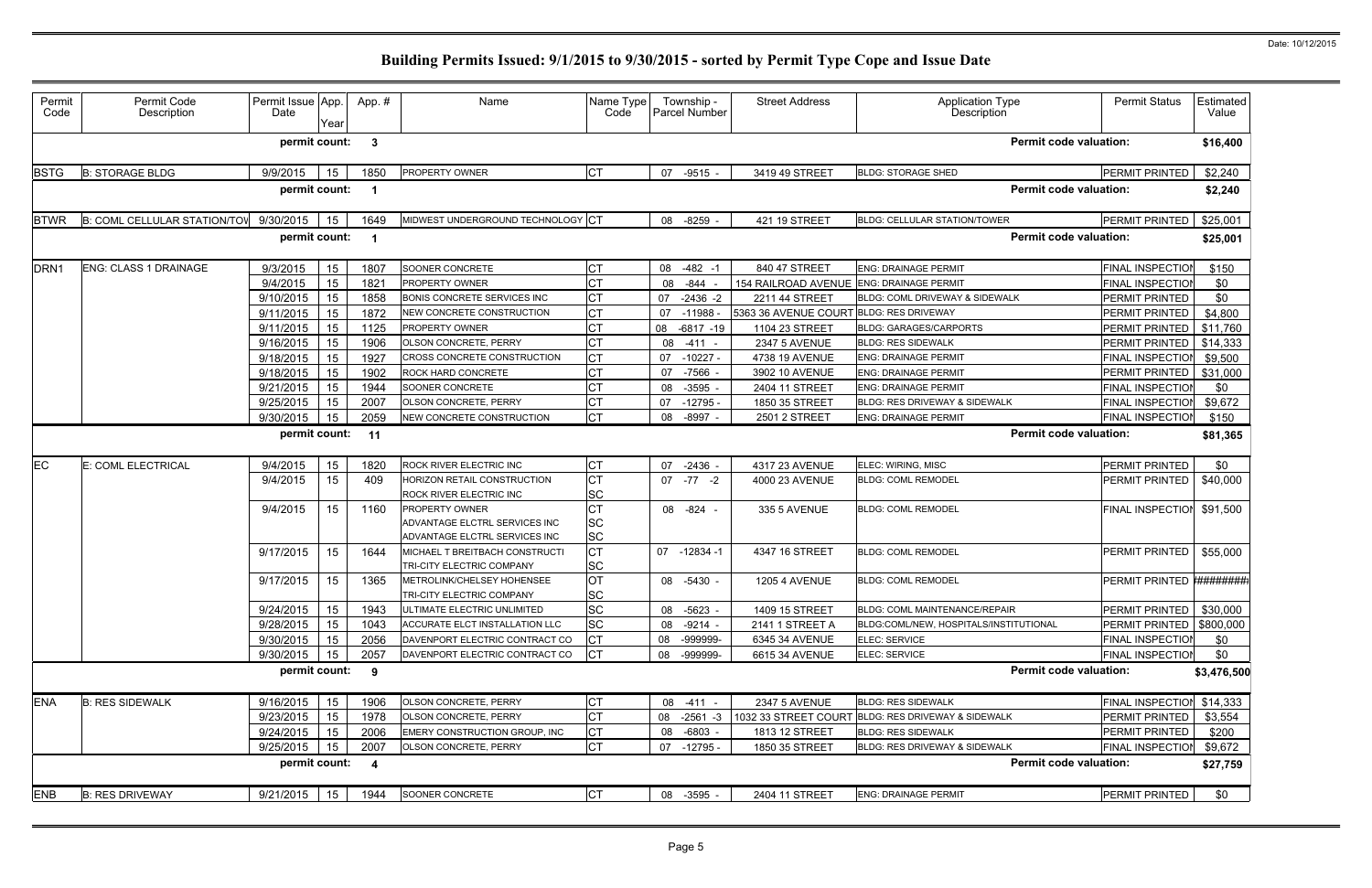| Permit<br>Code   | Permit Code<br>Description    | Permit Issue App.<br>Date | Year     | App.#          | Name                                                             | Name Type<br>Code      |          | Township -<br>Parcel Number | <b>Street Address</b>            | Application Type<br>Description                           | <b>Permit Status</b>       | Estimated<br>Value |
|------------------|-------------------------------|---------------------------|----------|----------------|------------------------------------------------------------------|------------------------|----------|-----------------------------|----------------------------------|-----------------------------------------------------------|----------------------------|--------------------|
| <b>ENB</b>       | <b>B: RES DRIVEWAY</b>        | 9/25/2015                 | 15       | 2007           | OLSON CONCRETE, PERRY                                            | <b>CT</b>              |          | 07 -12795 -                 | 1850 35 STREET                   | BLDG: RES DRIVEWAY & SIDEWALK                             | FINAL INSPECTION           | \$9,672            |
|                  |                               | permit count:             |          | $\overline{2}$ |                                                                  |                        |          |                             |                                  | <b>Permit code valuation:</b>                             |                            | \$9,672            |
| <b>ENC</b>       | <b>B: COML SIDEWALK</b>       | 9/10/2015                 | 15       | 1858           | BONIS CONCRETE SERVICES INC                                      | <b>CT</b>              | 07       | $-2436 -2$                  | 2211 44 STREET                   | BLDG: COML DRIVEWAY & SIDEWALK                            | PERMIT PRINTED             | \$0                |
|                  |                               | permit count:             |          |                |                                                                  |                        |          |                             |                                  | <b>Permit code valuation:</b>                             |                            | \$0                |
| <b>END</b>       | <b>B: COML DRIVEWAY</b>       | 9/10/2015                 | 15       | 1858           | <b>BONIS CONCRETE SERVICES INC</b>                               | <b>CT</b>              | 07       | $-2436 -2$                  | 2211 44 STREET                   | BLDG: COML DRIVEWAY & SIDEWALK                            | PERMIT PRINTED             | \$0                |
|                  |                               | permit count:             |          |                |                                                                  |                        |          |                             |                                  | <b>Permit code valuation:</b>                             |                            | \$0                |
| <b>ENE</b>       | <b>ENG: EXCAVATION</b>        | 9/8/2015                  | 15       |                | 10000012 CARTER CHRISLYNN CORPORATION                            | <b>CT</b>              | 08       | $-2493 -$                   | 335 4 AVENUE                     | <b>ENG: STREET USE</b>                                    | PERMIT PRINTED             | \$4,000            |
|                  |                               | permit count:             |          |                |                                                                  |                        |          |                             |                                  | <b>Permit code valuation:</b>                             |                            | \$4,000            |
| <b>ER</b>        | <b>E: RES ELECTRICAL</b>      | 9/1/2015                  | 15       | 1785           | & L ELECTRIC INC                                                 | <b>CT</b>              | 08       | -7072 -                     | 1612 9 STREET                    | ELEC: SERVICE                                             | PERMIT PRINTED             | \$0                |
|                  |                               | 9/1/2015                  | 15       | 1786           | <b>&amp; L ELECTRIC INC</b>                                      | <b>CT</b>              |          | 08 - 986 -                  | 1402 25 STREET                   | ELEC: WIRING, MISC                                        | PERMIT PRINTED             | \$0                |
|                  |                               | 9/1/2015                  | 15       | 1783           | ELECTRIC DOCTOR SERVICE LLC                                      | <b>CT</b>              |          | 08 - 987 -                  | 1328 25 STREET                   | ELEC: SERVICE                                             | FINAL INSPECTION           | \$0                |
|                  |                               | 9/3/2015                  | 15       | 1337           | <b>CARPENTER DAN</b>                                             | <b>CT</b>              |          | 07 -146 -9                  | 3561 8 STREET                    | <b>BLDG: RES ADDITION</b>                                 | PERMIT PRINTED             | \$40,000           |
|                  |                               |                           |          |                | PROPERTY OWNER                                                   | <b>SC</b><br><b>CT</b> |          |                             | 1002 40 STREET                   |                                                           | PERMIT PRINTED             | \$0                |
|                  |                               | 9/4/2015<br>9/4/2015      | 15       | 1818           | <b>G &amp; A ELECTRIC</b><br>TRI-CITY ELECTRIC COMPANY           | <b>CT</b>              | 07<br>07 | $-6399 -$<br>$-6689$        |                                  | <b>ELEC: REWIRE</b><br><b>ELEC: SERVICE</b>               | PERMIT PRINTED             | \$0                |
|                  |                               | 9/9/2015                  | 15<br>15 | 1808<br>1753   | <b>B &amp; W HOME IMPROVEMENT CO</b>                             | <b>CT</b>              |          | 07 -12179 -                 | 3918 15 AVENUE<br>7611 36 AVENUE | <b>BLDG: RES REMODEL</b>                                  | PERMIT PRINTED             | \$36,000           |
|                  |                               |                           |          |                | TRI-CITY ELECTRIC COMPANY                                        | <b>SC</b>              |          |                             |                                  |                                                           |                            |                    |
|                  |                               | 9/9/2015                  | 15       | 1843           | ELECTRIC DOCTOR SERVICE LLC                                      | <b>CT</b>              | 07       | $-13356$                    | 13 WILDWOOD DRIVE                | ELEC: SERVICE                                             | PERMIT PRINTED             | \$0                |
|                  |                               | 9/9/2015                  | 15       | 1841           | <b>PROPERTY OWNER</b>                                            | <b>CT</b>              | 08       | $-3931$ -                   | 1214 12 STREET                   | ELEC: SERVICE                                             | PERMIT PRINTED             | \$0                |
|                  |                               | 9/10/2015                 | 15       | 1861           | R & R ELECTRIC                                                   | <b>CT</b>              | 08       | $-1353 -$                   | <b>2028 7 AVENUE</b>             | ELEC: WIRING, MISC                                        | FINAL INSPECTION           | \$0                |
|                  |                               | 9/14/2015                 | 15       | 1345           | <b>BLACKHAWK BUILDERS</b>                                        | <b>CT</b>              |          | $07 - 151 - 1$              | 3425 14 STREET DRIVE             | <b>BLDG: RES ADDITION</b>                                 | PERMIT PRINTED             | \$197,000          |
|                  |                               |                           |          |                | MAHIEU ELECTRIC CO INC                                           | <b>SC</b>              |          |                             |                                  |                                                           |                            |                    |
|                  |                               | 9/14/2015                 | 15       | 1886           | AMERICAN ELECTRIC INC                                            | <b>CT</b>              | 07       | -870 -                      | 2729 43 STREET                   | ELEC: SERVICE                                             | FINAL INSPECTION           | \$0                |
|                  |                               | 9/14/2015                 | 15       | 1882           | AMERICAN ELECTRIC INC                                            | <b>CT</b>              | 08       | $-8004 -$                   | 1318 12 STREET                   | ELEC: SERVICE                                             | FINAL INSPECTION           | \$0                |
|                  |                               | 9/17/2015                 | 15       | 1913           | ELECTRIC DOCTOR SERVICE LLC                                      | <b>CT</b>              | 08       | -1804 -                     | 807 53 STREET                    | ELEC: SERVICE                                             | <b>PERMIT PRINTED</b>      | \$0                |
|                  |                               | 9/21/2015                 | 15       | 1939           | MAHIEU ELECTRIC CO INC                                           | <b>CT</b>              | 08       | $-6190 -$                   | 4210 5 AVENUE                    | ELEC: SERVICE                                             | PERMIT PRINTED             | \$0                |
|                  |                               | 9/22/2015                 | 15       | 1966           | <b>MARKIN ELECTRIC</b>                                           | <b>CT</b>              | 07       | -9283 -                     | 1832 37 STREET                   | <b>ELEC: SERVICE</b>                                      | PERMIT PRINTED             | \$0                |
|                  |                               | 9/22/2015                 | 15       | 1967           | <b>PROPERTY OWNER</b>                                            | <b>CT</b>              | 08       | $-2389$ -                   | 433 19 AVENUE                    | <b>ELEC: SERVICE</b>                                      | <b>FINAL INSPECTION</b>    | \$0                |
|                  |                               | 9/24/2015                 | 15       | 1721           | M.A. HOME INC<br>ADVANTAGE ELCTRL SERVICES INC                   | <b>CT</b><br><b>SC</b> |          | 07 -14788 -                 |                                  | 3403 74 STREET COURT BLDG:RES/NEW, SINGLE FAMILY DETACHED | PERMIT PRINTED   \$186,450 |                    |
|                  |                               | 9/28/2015                 | 15       | 2031           | LAKEWOOD ELECTRIC AND GENERATO                                   | <b>CT</b>              |          | 07 -5806 -                  | 4509 22 AVENUE                   | ELEC: SERVICE                                             | PERMIT PRINTED             | \$0                |
|                  |                               | 9/29/2015                 | 15       | 1815           | <b>PROPERTY OWNER</b><br><b>BLACKHAWK ELECTRIC ENTERPRISES</b>   | <b>CT</b><br><b>SC</b> |          | 08 -3612 -                  | 900 23 AVENUE                    | <b>BLDG: RES REMODEL</b>                                  | PERMIT PRINTED             | \$35,000           |
|                  |                               | 9/30/2015                 | 15       | 1647           | ACRI, INC.<br>LOVE ELECTRIC OF THE QUAD CITI                     | <b>CT</b><br><b>SC</b> |          | 07 -2226 -                  | 2521 28 STREET                   | <b>BLDG: GARAGES/CARPORTS</b>                             | PERMIT PRINTED             | \$30,000           |
|                  |                               | 9/30/2015                 | 15       | 2052           | HANSSEN ELECTRIC                                                 | <b>CT</b>              |          | 07 -7482 -                  | 2707 13 AVENUE                   | <b>ELEC: SERVICE</b>                                      | FINAL INSPECTION           | \$0                |
|                  |                               | 9/30/2015                 | 15       | 1526           | MENTING MASONRY & WATERPROOFIN<br>LOVE ELECTRIC OF THE QUAD CITI | <b>CT</b><br><b>SC</b> |          | 08 -6832 -                  | 2324 15 STREET                   | <b>BLDG: GARAGES/CARPORTS</b>                             | PERMIT PRINTED             | \$8,736            |
|                  |                               | permit count:             |          | 23             |                                                                  |                        |          |                             |                                  | <b>Permit code valuation:</b>                             |                            | \$533,186          |
| ERM <sub>6</sub> | E: RES ELCT MTR RECNCT (6 MO) | 9/1/2015                  | 15       | 1782           | <b>HANSSEN ELECTRIC</b>                                          | <b>CT</b>              |          | 08 -4362 -                  | 1220 15 STREET                   | ELCT: ELCT MTR RECONNCT AFTER 6 MONTHS                    | PERMIT PRINTED             | \$0                |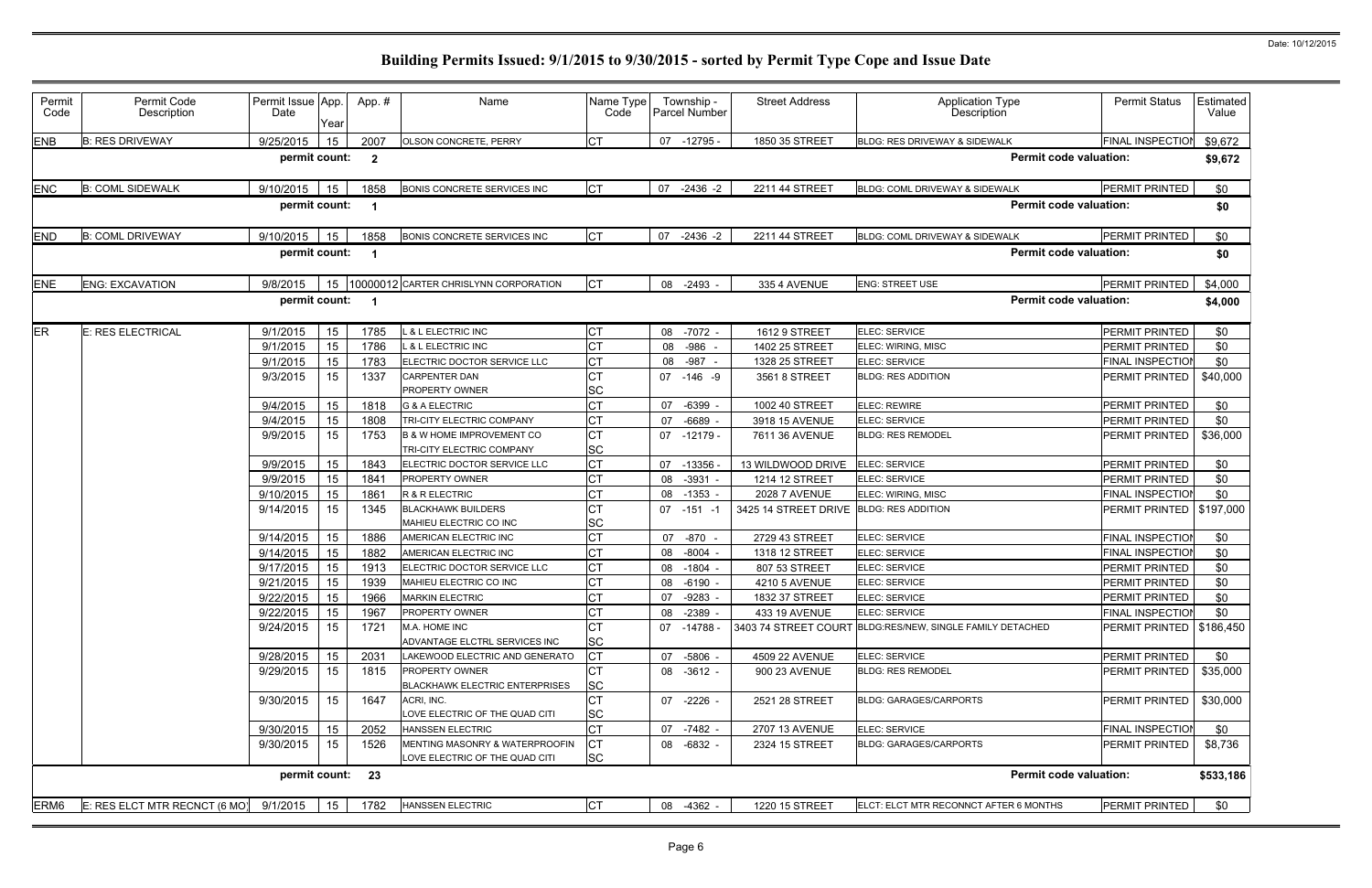| Permit<br>Code   | Permit Code<br>Description    | Permit Issue App.<br>Date | Year | App.#                   | Name                              | Name Type<br>Code |           | Township -<br>Parcel Number | <b>Street Address</b> | Application Type<br>Description                             | <b>Permit Status</b>    | Estimated<br>Value |
|------------------|-------------------------------|---------------------------|------|-------------------------|-----------------------------------|-------------------|-----------|-----------------------------|-----------------------|-------------------------------------------------------------|-------------------------|--------------------|
| ERM <sub>6</sub> | E: RES ELCT MTR RECNCT (6 MO) | 9/9/2015                  | 15   | 1840                    | MAHIEU ELECTRIC CO INC            | <b>CT</b>         |           | 07 -11153 -                 |                       | 5016 49 STREET COURT ELCT: ELCT MTR RECONNCT AFTER 6 MONTHS | PERMIT PRINTED          | \$0                |
|                  |                               | permit count:             |      | $\mathbf{2}$            |                                   |                   |           |                             |                       | <b>Permit code valuation:</b>                               |                         | \$0                |
| <b>EZC</b>       | E: EZ/COML, ELECTRICAL        | 9/4/2015                  | 15   | 1819                    | MAHIEU ELECTRIC CO INC            | <b>CT</b>         | 08        | -5525 -                     | <b>1419 5 AVENUE</b>  | <b>ELEC: REMODEL</b>                                        | <b>FINAL INSPECTION</b> | \$0                |
|                  |                               | permit count:             |      |                         |                                   |                   |           |                             |                       | <b>Permit code valuation:</b>                               |                         | \$0                |
| <b>MC</b>        | M: COML MECHANICAL            | 9/8/2015                  | 15   | 1837                    | <b>GABRILSON HEATING &amp; AC</b> | <b>CT</b>         | 07        | $-347 - 1$                  | 4500 16 STREET        | HTG: ROOFTOP UNIT, REPLACE                                  | <b>PERMIT PRINTED</b>   | \$0                |
|                  |                               | 9/18/2015                 | 15   | 1934                    | MIDWEST CLIMATE SOLUTIONS         | <b>CT</b>         | 08        | $-5623 -$                   | 1409 15 STREET        | <b>ITG: FURNACE/AC, NEW</b>                                 | PERMIT PRINTED          | \$0                |
|                  |                               | 9/28/2015                 | 15   | 2030                    | HORNBUCKLE HEATING & AC           | <b>CT</b>         | 07        | $-12834 - 1$                | 4347 16 STREET        | <b>HTG: OTHER, INSTALL/REPLACE</b>                          | PERMIT PRINTED          | \$0                |
|                  |                               | 9/30/2015                 | 15   | 2063                    | HORNBUCKLE HEATING & AC           | <b>CT</b>         | 08        | $-5934 -$                   | 406 7 STREET          | HTG: ROOFTOP UNIT, REPLACE                                  | PERMIT PRINTED          | \$0                |
|                  |                               | permit count:             |      | $\overline{\mathbf{4}}$ |                                   |                   |           |                             |                       | <b>Permit code valuation:</b>                               |                         | \$0                |
| <b>MR</b>        | M: RES MECHANICAL             | 9/3/2015                  | 15   | 1796                    | PROPERTY OWNER                    | <b>CT</b>         |           | 07 -146 -9                  | 3561 8 STREET         | HTG: OTHER, INSTALL/REPLACE                                 | FINAL INSPECTION        | \$0                |
|                  |                               | 9/3/2015                  | 15   | 1792                    | BRADY COMPANY, J L                | <b>CT</b>         | 08        | $-633 -$                    | 5439 7 AVENUE         | HTG: BOILER/FURNACE, REPLACE                                | PERMIT PRINTED          | \$0                |
|                  |                               | 9/4/2015                  | 15   | 1816                    | <b>FIREPLACES PLUS</b>            | <b>CT</b>         | 07        | $-2805 -$                   | 3430 8 STREET         | HTG: PREFAB FIREPLACE, INSTALL                              | PERMIT PRINTED          | \$0                |
|                  |                               | 9/4/2015                  | 15   | 1817                    | PRECISION AIR HTG & AC INC        | <b>CT</b>         |           | 08 -4653 -1                 | 4411 7 AVENUE         | HTG: AIR CONDITIONING, REPLACE                              | PERMIT PRINTED          | \$0                |
|                  |                               | 9/8/2015                  | 15   | 1824                    | <b>FREED HEATING &amp; AC</b>     | <b>CT</b>         | 07        | $-14210$                    | 1818 55 STREET PLACE  | HTG: FURNACE/AC, REPLACE                                    | PERMIT PRINTED          | \$0                |
|                  |                               | 9/8/2015                  | 15   | 1836                    | JOHNSON HEATING & A/C INC         | СT                | 07        | -1474 -                     | 2402 32 STREET        | HTG: FURNACE/AC, REPLACE                                    | PERMIT PRINTED          | \$0                |
|                  |                               | 9/8/2015                  | 15   | 1825                    | <b>FREED HEATING &amp; AC</b>     | <b>CT</b>         | 08        | $-3197 -$                   | 1617 2 STREET         | <b>HTG: FURNACE/AC, REPLACE</b>                             | PERMIT PRINTED          | \$0                |
|                  |                               | 9/11/2015                 | 15   | 1874                    | JOHNSON HEATING & A/C INC         | <b>CT</b>         | 07        | $-10609 -$                  | 4428 51 STREET        | HTG: FURNACE/AC, REPLACE                                    | PERMIT PRINTED          | \$0                |
|                  |                               | 9/14/2015                 | 15   | 1892                    | <b>SCHEBLER COMPANY</b>           | <b>CT</b>         | 07 -11437 |                             | 2609 44 STREET COURT  | HTG: FURNACE/AC, REPLACE                                    | PERMIT PRINTED          | \$0                |
|                  |                               | 9/14/2015                 | 15   | 1891                    | BRADY COMPANY, J L                | <b>CT</b>         | 07        | $-12215 -$                  | 2831 44 STREET        | HTG: OTHER, INSTALL/REPLACE                                 | PERMIT PRINTED          | \$0                |
|                  |                               | 9/14/2015                 | 15   | 1890                    | TOTAL MAINTENANCE INC             | <b>CT</b>         | 07        | $-8205$                     | 5418 28 AVENUE        | HTG: FURNACE/AC, REPLACE                                    | PERMIT PRINTED          | \$0                |
|                  |                               | 9/16/2015                 | 15   | 1908                    | A1 MORRIS HEATING AND COOLING     | <b>CT</b>         | 08        | -7554 -                     | 2109 16 STREET        | HTG: AIR CONDITIONING, REPLACE                              | PERMIT PRINTED          | \$0                |
|                  |                               | 9/18/2015                 | 15   | 1938                    | KALE HEATING & AC                 | <b>CT</b>         | 07        | $-11958$                    | 5310 36 AVENUE COURT  | HTG: BOILER/FURNACE, REPLACE                                | PERMIT PRINTED          | \$0                |
|                  |                               | 9/18/2015                 | 15   | 1933                    | PROPERTY OWNER                    | <b>CT</b>         | 07        | $-8729$                     | 3112 46 STREET        | HTG: PREFAB FIREPLACE, INSTALL                              | PERMIT PRINTED          | \$0                |
|                  |                               | 9/18/2015                 | 15   | 1936                    | <b>FREED HEATING &amp; AC</b>     | <b>CT</b>         | 08        | -3099                       |                       | 48 11 AVENUE COURT(DIHTG: FURNACE/AC, REPLACE               | PERMIT PRINTED          | \$0                |
|                  |                               | 9/18/2015                 | 15   | 1935                    | TOTAL MAINTENANCE INC             | <b>CT</b>         | 08        | $-3526$                     |                       | 1002 25 AVENUE COURT HTG: FURNACE/AC, REPLACE               | PERMIT PRINTED          | \$0                |
|                  |                               | 9/21/2015                 | 15   | 1959                    | TOTAL MAINTENANCE INC             | <b>CT</b>         | 07        | $-13275-3$                  | 5307 19 AVENUE        | <b>HTG: FURNACE/AC, REPLACE</b>                             | <b>PERMIT PRINTED</b>   | \$0                |
|                  |                               | 9/21/2015                 | 15   | 1956                    | BRADY COMPANY, J L                | <b>CT</b>         | 07        | $-14505 -$                  |                       | 3400 77 STREET COURT HTG: FURNACE/AC, REPLACE               | PERMIT PRINTED          | \$0                |
|                  |                               | 9/21/2015                 | 15   | 1957                    | <b>BRADY COMPANY, JL</b>          | <b>CT</b>         |           | $07 -241 -8$                |                       | 3211 55 STREET COURT HTG: BOILER/FURNACE, REPLACE           | <b>PERMIT PRINTED</b>   | \$0                |
|                  |                               | 9/21/2015                 | 15   | 1961                    | TOTAL MAINTENANCE INC             | <b>CT</b>         |           | 08 -305 -B                  | 2662 12 STREET        | HTG: BOILER/FURNACE, REPLACE                                | PERMIT PRINTED          | \$0                |
|                  |                               | 9/21/2015                 | 15   | 1955                    | KALE HEATING & AC                 | <b>CT</b>         |           | 08 -7069 -                  | 930 16 AVENUE         | HTG: BOILER/FURNACE, REPLACE                                | PERMIT PRINTED          | \$0                |
|                  |                               | 9/21/2015                 | 15   | 1958                    | BRADY COMPANY, J L                | <b>CT</b>         |           | 08 -8089 -                  | 2731 12 AVENUE        | HTG: OTHER, INSTALL/REPLACE                                 | PERMIT PRINTED          | \$0                |
|                  |                               | 9/24/2015                 | 15   | 1997                    | FAMILY HEATING & COOLING          | <b>CT</b>         | 07        | $-2228 -$                   | 2533 28 STREET        | HTG: FURNACE/AC, REPLACE                                    | PERMIT PRINTED          | \$0                |
|                  |                               | 9/24/2015                 | 15   | 1994                    | <b>SCHEBLER COMPANY</b>           | <b>CT</b>         | 07        | -2805 -                     | 3430 8 STREET         | HTG: OTHER, INSTALL/REPLACE                                 | PERMIT PRINTED          | \$0                |
|                  |                               | 9/24/2015                 | 15   | 1981                    | <b>BITLER HEATING</b>             | <b>CT</b>         | 08        | -3278 -                     | 1931 25 STREET        | HTG: GAS PIPING                                             | PERMIT PRINTED          | \$0                |
|                  |                               | 9/24/2015                 | 15   | 1979                    | <b>BITLER HEATING</b>             | <b>CT</b>         | 08        | $-3278 -$                   | 2423 23 AVENUE        | <b>HTG: GAS PIPING</b>                                      | PERMIT PRINTED          | \$0                |
|                  |                               | 9/28/2015                 | 15   | 2027                    | <b>GABRILSON HEATING &amp; AC</b> | <b>CT</b>         |           | 07 -1538 -                  | 2533 33 STREET        | HTG: FURNACE/AC. REPLACE                                    | PERMIT PRINTED          | \$0                |
|                  |                               | 9/28/2015                 | 15   | 2020                    | <b>FREED HEATING &amp; AC</b>     | <b>CT</b>         | 07        | -535 -25                    | 2941 13 AVENUE        | HTG: BOILER/FURNACE, REPLACE                                | PERMIT PRINTED          | \$0                |
|                  |                               | 9/28/2015                 | 15   | 2029                    | A1 MORRIS HEATING AND COOLING     | <b>CT</b>         | 07        | -5789 -                     | 4517 23 AVENUE        | HTG: FURNACE/AC, REPLACE                                    | PERMIT PRINTED          | \$0                |
|                  |                               | 9/28/2015                 | 15   | 2021                    | <b>FREED HEATING &amp; AC</b>     | <b>CT</b>         | 08        | $-3089 -$                   | 2733 16 STREET        | HTG: FURNACE/AC, REPLACE                                    | PERMIT PRINTED          | \$0                |
|                  |                               | 9/28/2015                 | 15   | 2028                    | <b>FREED HEATING &amp; AC</b>     | <b>CT</b>         |           | 08 -3404 -42                | 2013 4 STREET         | HTG: BOILER/FURNACE, REPLACE                                | PERMIT PRINTED          | \$0                |
|                  |                               | 9/30/2015                 | 15   | 2053                    | TOTAL MAINTENANCE INC             | <b>CT</b>         | 07        | -7906 -                     | 3166 15 AVENUE        | HTG: FURNACE/AC, REPLACE                                    | PERMIT PRINTED          | \$0                |
|                  |                               | 9/30/2015                 | 15   | 2054                    | CRAWFORD HEATING & COOLING        | <b>CT</b>         | 08        |                             |                       | -9238 -10   2621 1 STREET COURT   HTG: FURNACE/AC, REPLACE  | PERMIT PRINTED          | \$0                |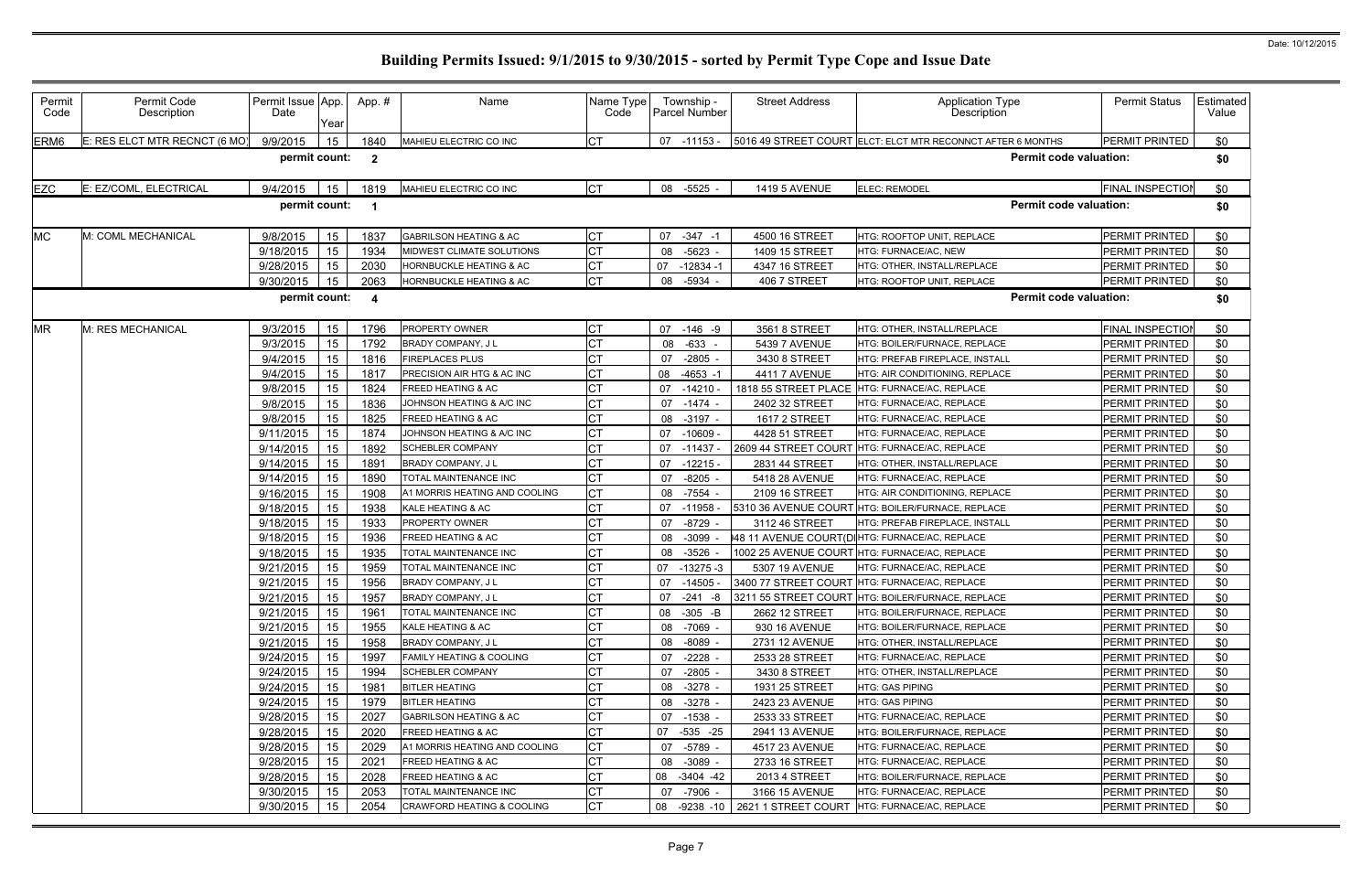| Permit<br>Code   | Permit Code<br>Description   | Permit Issue App.<br>Date | Year | App.# | Name                                | Name Type<br>Code |    | Township -<br><b>Parcel Number</b> | <b>Street Address</b> | <b>Application Type</b><br>Description                | <b>Permit Status</b>    | Estimated<br>Value |
|------------------|------------------------------|---------------------------|------|-------|-------------------------------------|-------------------|----|------------------------------------|-----------------------|-------------------------------------------------------|-------------------------|--------------------|
|                  |                              | permit count:             |      | 33    |                                     |                   |    |                                    |                       | <b>Permit code valuation:</b>                         |                         | \$0                |
| PC               | P: COML PLUMBING             | 9/2/2015                  | 15   | 1790  | PROPERTY OWNER                      | <b>CT</b>         | 08 | $-5623 -$                          | 1409 15 STREET        | PLBG: INSTALLATION, COMMERCIAL                        | PERMIT PRINTED          | \$0                |
|                  |                              | 9/3/2015                  | 15   | 1793  | PETERSEN PLUMBING AND HEATING       | <b>CT</b>         | 07 | $-77 - 2$                          | 4000 23 AVENUE        | PLBG: INSTALLATION, COMMERCIAL                        | FINAL INSPECTION        | \$0                |
|                  |                              | 9/11/2015                 | 15   | 1865  | THREE SAINTS PLUMBING               | <b>CT</b>         | 08 | $-5525 -$                          | <b>1419 5 AVENUE</b>  | PLBG: INSTALLATION, COMMERCIAL                        | <b>FINAL INSPECTION</b> | \$0                |
|                  |                              | 9/14/2015                 | 15   | 1864  | ALLIED CONSTRUCTION SERVICES        | <b>CT</b>         |    | 07 -14854 -                        | 4370 7 STREET         | <b>BLDG: COML REMODEL</b>                             | PERMIT PRINTED          | \$51,564           |
|                  |                              |                           |      |       | PETERSEN PLUMBING AND HEATING       | <b>SC</b>         |    |                                    |                       |                                                       |                         |                    |
|                  |                              |                           |      |       | ACCURATE ELCT INSTALLATION LLC      | <b>SC</b>         |    |                                    |                       |                                                       |                         |                    |
|                  |                              | 9/16/2015                 | 15   | 1907  | HOMETOWN PLUMBING AND HEATING       | <b>CT</b>         | 07 | -8593                              | 2240 37 STREET        | PLBG: INSTALLATION, COMMERCIAL                        | PERMIT PRINTED          | \$0                |
|                  |                              | 9/16/2015                 | 15   | 1910  | <b>CJ NOW</b>                       | <b>CT</b>         | 08 | $-5623$ -                          | 1409 15 STREET        | PLBG: INSTALLATION, COMMERCIAL                        | PERMIT PRINTED          | \$0                |
|                  |                              | 9/17/2015                 | 15   | 1916  | <b>CRAWFORD COMPANY</b>             | <b>CT</b>         | 07 | $-12879 - 10$                      | 4510 41 STREET        | PLBG: INSTALLATION, COMMERCIAL                        | PERMIT PRINTED          | \$0                |
|                  |                              | 9/21/2015                 | 15   | 1952  | RYAN AND ASSOCIATES, INC            | <b>CT</b>         | 07 | $-12834 - 1$                       | 4347 16 STREET        | PLBG: INSTALLATION, COMMERCIAL                        | PERMIT PRINTED          | \$0                |
|                  |                              | 9/29/2015                 | 15   | 2042  | NORTHWEST MECHANICAL                | <b>CT</b>         | 08 | $-9214 -$                          | 2141 1 STREET A       | PLBG: INSTALLATION, COMMERCIAL                        | PERMIT PRINTED          | \$0                |
|                  |                              |                           |      |       | NORTHWEST MECHANICAL                | <b>CT</b>         |    |                                    |                       |                                                       |                         |                    |
|                  |                              | permit count:             |      | 9     |                                     |                   |    |                                    |                       | <b>Permit code valuation:</b>                         |                         | \$51,564           |
| PCR <sub>6</sub> | P: RES GAS MTR RECONCT (6 MO | 9/17/2015                 | 15   | 1921  | FIERS PLUMBING & HEATING            | <b>CT</b>         | 08 | -5055                              | 925 25 AVENUE         | PLBG: GAS MTR RECONNECT AFTER 6 MONTHS                | <b>FINAL INSPECTION</b> | \$0                |
|                  |                              | 9/17/2015                 | 15   | 1922  | <b>FIERS PLUMBING &amp; HEATING</b> | <b>CT</b>         | 08 | -7768                              | 537 25 AVENUE         | PLBG: GAS MTR RECONNECT AFTER 6 MONTHS                | FINAL INSPECTION        | \$0                |
|                  |                              | 9/18/2015                 | 15   | 1925  | <b>FIERS PLUMBING</b>               | СT                | 07 | -7497 -                            | 2738 13 AVENUE        | PLBG: GAS MTR RECONNECT AFTER 6 MONTHS                | PERMIT PRINTED          | \$0                |
|                  |                              | 9/18/2015                 | 15   | 1926  | <b>FIERS PLUMBING</b>               | <b>CT</b>         | 08 | $-8514 -$                          | 914 40 STREET COURT   | PLBG: GAS MTR RECONNECT AFTER 6 MONTHS                | PERMIT PRINTED          | \$0                |
|                  |                              | permit count:             |      | 4     |                                     |                   |    |                                    |                       | <b>Permit code valuation:</b>                         | \$0                     |                    |
| <b>PCWH</b>      | P: COML WATER HEATER         | 9/3/2015                  | 15   | 1794  | BRADY COMPANY, J L                  | <b>CT</b>         | 08 | -8792 -                            | <b>1736 9 AVENUE</b>  | PLBG: WATER HEATER                                    | PERMIT PRINTED          | \$0                |
|                  |                              | permit count:             |      |       |                                     |                   |    |                                    |                       | <b>Permit code valuation:</b>                         |                         | \$0                |
| <b>PCWS</b>      | P: CITY WATER/SEWER          | 9/9/2015                  | 15   | 1855  | <b>BLONDELL PLUMBING SERVICES</b>   | <b>CT</b>         |    | 07 -10763 -                        | 3414 45 STREET        | PLBG: SEWER REPAIR                                    | PERMIT PRINTED          | \$0                |
|                  |                              | 9/28/2015                 | 15   | 2018  | <b>BLONDELL PLUMBING SERVICES</b>   | <b>CT</b>         | 07 | -10290                             | 5016 34 AVENUE A      | PLBG: SEWER REPAIR                                    | PERMIT PRINTED          | \$0                |
|                  |                              | 9/28/2015                 | 15   | 2019  | <b>BLONDELL PLUMBING SERVICES</b>   | <b>CT</b>         | 08 | $-7403 -$                          | 1019 23 AVENUE        | PLBG: SEWER REPAIR                                    | PERMIT PRINTED          | \$0                |
|                  |                              | 9/28/2015                 | 15   | 2016  | <b>BLONDELL PLUMBING SERVICES</b>   | <b>CT</b>         | 08 | -7563 -C                           | 1400 26 AVENUE        | PLBG: SEWER REPAIR                                    | <b>PERMIT PRINTED</b>   | \$0                |
|                  |                              | 9/28/2015                 | 15   | 2017  | <b>BLONDELL PLUMBING SERVICES</b>   | <b>CT</b>         | 08 | $-8170 -$                          | 1127 29 STREET        | PLBG: SEWER REPAIR                                    | PERMIT PRINTED          | \$0                |
|                  |                              | permit count:             |      | -5    |                                     |                   |    |                                    |                       | <b>Permit code valuation:</b>                         |                         | \$0                |
| <b>PEZC</b>      | P: EZ/COML, PLUMBING         | 9/2/2015                  | 15   | 1789  | TOTAL MAINTENANCE INC               | <b>CT</b>         |    | 07 - 347 - 1                       | 4500 16 STREET        | PLBG: INSTALLATION, COMMERCIAL                        | PERMIT PRINTED          | \$0                |
|                  |                              | permit count:             |      |       |                                     |                   |    |                                    |                       | <b>Permit code valuation:</b>                         |                         | \$0                |
| <b>PGR</b>       | P: RES GAS PIPING            | 9/14/2015                 | 15   | 1889  | ALL ACTION PLUMBING                 | <b>CT</b>         |    | 08 -496 -1                         | 915 37 STREET         | PLBG: GAS PIPING                                      | PERMIT PRINTED          | \$0                |
|                  |                              | permit count:             |      |       |                                     |                   |    |                                    |                       | <b>Permit code valuation:</b>                         |                         | \$0                |
| <b>PPSC</b>      | P: SEWER CLEANING            | 9/11/2015                 | 15   | 1875  | ROTO-ROOTER SEWER CLEANING          | <b>CT</b>         | 08 | -999999-                           | 1 SEWER STREET        | PLBG: SEWER CLEANING                                  | PERMIT PRINTED          | \$0                |
|                  |                              | permit count:             |      |       |                                     |                   |    |                                    |                       | <b>Permit code valuation:</b>                         |                         | \$0                |
| <b>PR</b>        | P: RES PLUMBING              | 9/1/2015                  | 15   | 1778  | A+ PLUMBING                         | <b>CT</b>         | 08 | -3099 -A                           |                       | 356 11 AVENUE COURT(DIPLBG: INSTALLATION, RESIDENTIAL | <b>FINAL INSPECTION</b> | \$0                |
|                  |                              | 9/3/2015                  | 15   | 1800  | TOUM PLUMBING                       | СT                | 07 | $-12179-$                          | 7611 36 AVENUE        | PLBG: INSTALLATION, RESIDENTIAL                       | PERMIT PRINTED          | \$0                |
|                  |                              | 9/4/2015                  | 15   | 1823  | HOMETOWN PLUMBING AND HEATING       | <b>CT</b>         | 08 | -7060 -1                           | 5129 9 AVENUE         | PLBG: INSTALLATION, RESIDENTIAL                       | <b>FINAL INSPECTION</b> | \$0                |
|                  |                              |                           |      |       |                                     |                   |    |                                    |                       |                                                       |                         |                    |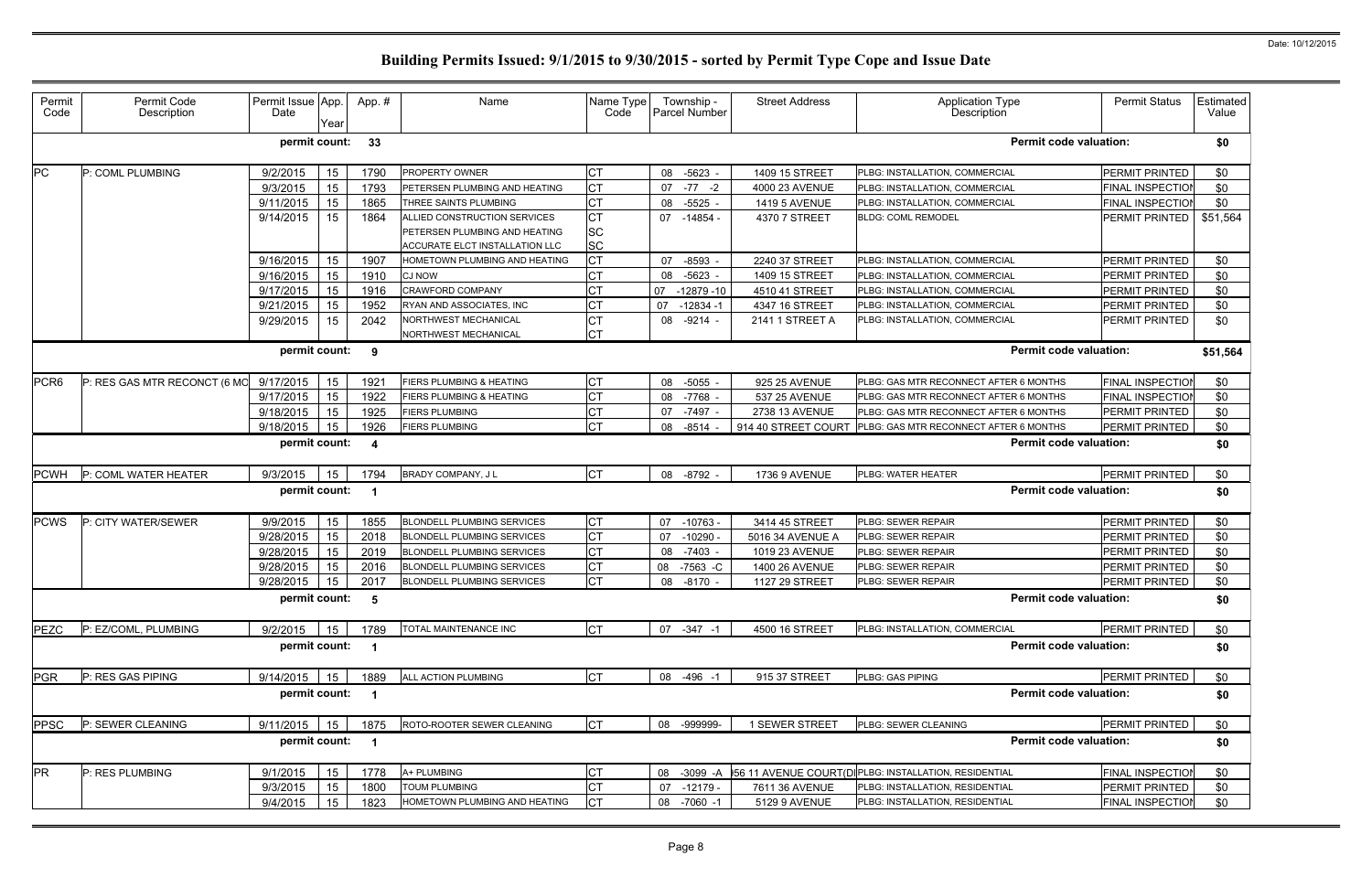| Permit<br>Code | Permit Code<br>Description | Permit Issue App<br>Date<br>Year | App. # | Name                                  | Name Type<br>Code | Township -<br><b>Parcel Number</b> | <b>Street Address</b>                   | <b>Application Type</b><br>Description               | <b>Permit Status</b>    | Estimated<br>Value |
|----------------|----------------------------|----------------------------------|--------|---------------------------------------|-------------------|------------------------------------|-----------------------------------------|------------------------------------------------------|-------------------------|--------------------|
| <b>PR</b>      | P: RES PLUMBING            | 15<br>9/11/2015                  | 1873   | <b>CRAWFORD COMPANY</b>               | СT                | 07 -12653                          | 3611 76 STREET                          | <b>PLBG: INSTALLATION, RESIDENTIAL</b>               | <b>FINAL INSPECTION</b> | \$0                |
|                |                            | 15<br>9/15/2015                  | 1896   | <b>NEELS PLUMBING</b>                 | СT                | -7765<br>08                        | 521 25 AVENUE                           | PLBG: SEWER REPAIR                                   | <b>FINAL INSPECTION</b> | \$0                |
|                |                            | 15<br>9/17/2015                  | 1923   | <b>RIVER BEND PLUMBING SERVICES L</b> | <b>CT</b>         | 08 -2493 -                         | 335 4 AVENUE                            | PLBG: INSTALLATION. RESIDENTIAL                      | FINAL INSPECTION        | \$0                |
|                |                            | 15<br>9/21/2015                  | 1953   | BRADY COMPANY, J L                    | <b>CT</b>         | $-6730$<br>07                      | 3800 11 AVENUE                          | PLBG: INSTALLATION, RESIDENTIAL                      | PERMIT PRINTED          | \$0                |
|                |                            | 15<br>9/21/2015                  | 1951   | CRAWFORD COMPANY                      | <b>CT</b>         | 08<br>-1627 -                      | 3716 5 AVENUE                           | PLBG: INSTALLATION, RESIDENTIAL                      | <b>PERMIT PRINTED</b>   | \$0                |
|                |                            | 9/22/2015<br>15                  | 1969   | A+ PLUMBING                           | <b>CT</b>         | $-13220$<br>07                     |                                         | 5102 25 AVENUE COURT PLBG: INSTALLATION, RESIDENTIAL | PERMIT PRINTED          | \$0                |
|                |                            | 15<br>9/23/2015                  | 1975   | CRAWFORD COMPANY                      | <b>CT</b>         | $-2425 -$<br>08                    | <b>129 18 AVENUE</b>                    | PLBG: INSTALLATION, RESIDENTIAL                      | <b>PERMIT PRINTED</b>   | \$0                |
|                |                            | 9/24/2015<br>15                  | 2001   | <b>BLONDELL PLUMBING SERVICES</b>     | <b>CT</b>         | 08 -3276 -                         | 1921 25 STREET                          | PLBG: SEWER REPAIR                                   | <b>FINAL INSPECTION</b> | \$0                |
|                |                            | 9/24/2015<br>15                  | 2004   | <b>BLONDELL PLUMBING SERVICES</b>     | Iст               | $-3277 -$<br>08                    | 1927 25 STREET                          | PLBG: SEWER REPAIR                                   | <b>FINAL INSPECTION</b> | \$0                |
|                |                            | 9/24/2015<br>15                  | 2002   | <b>BLONDELL PLUMBING SERVICES</b>     | <b>CT</b>         | 08<br>-4420                        | 1918 25 STREET                          | PLBG: SEWER REPAIR                                   | <b>FINAL INSPECTION</b> | \$0                |
|                |                            | 15<br>9/24/2015                  | 2003   | <b>BLONDELL PLUMBING SERVICES</b>     | СT                | $-4421$<br>08                      | 1924 25 STREET                          | PLBG: SEWER REPAIR                                   | FINAL INSPECTION        | \$0                |
|                |                            | 15<br>9/24/2015                  | 2005   | <b>BLONDELL PLUMBING SERVICES</b>     | Iст               | 08 -4421 -                         | 1928 25 STREET                          | PLBG: SEWER REPAIR                                   | <b>PERMIT PRINTED</b>   | \$0                |
|                |                            | 9/24/2015<br>15                  | 1995   | PETERSEN PLUMBING AND HEATING         | <b>CT</b>         | $-8839 - 13$<br>08                 | 1313 A 9 STREET                         | <b>PLBG: INSTALLATION, RESIDENTIAL</b>               | PERMIT PRINTED          | \$0                |
|                |                            | 15<br>9/28/2015                  | 2033   | THREE SAINTS PLUMBING                 | <b>CT</b>         | $-5812 -$<br>07                    | 4516 21 AVENUE                          | PLBG: INSTALLATION, RESIDENTIAL                      | PERMIT PRINTED          | \$0                |
|                |                            | 15<br>9/28/2015                  | 2032   | PETERSEN PLUMBING AND HEATING         | <b>CT</b>         | $-4842 -$<br>08                    | <b>1203 7 AVENUE</b>                    | PLBG: SEWER SERVICE REPLACEMENT                      | PERMIT PRINTED          | \$0                |
|                |                            | 15<br>9/30/2015                  | 2051   | BRADY COMPANY, J L                    | IСТ               | $-1338 -$<br>08                    | 945 22 STREET                           | PLBG: INSTALLATION, RESIDENTIAL                      | <b>PERMIT PRINTED</b>   | \$0                |
|                |                            | 15<br>9/30/2015                  | 2055   | THREE SAINTS PLUMBING                 | <b>CT</b>         | 08 -3341 -                         | 1912 23 STREET                          | PLBG: WATER SERVICE REPAIR                           | <b>FINAL INSPECTION</b> | \$0                |
|                |                            | permit count:                    | 20     |                                       |                   |                                    |                                         | <b>Permit code valuation:</b>                        |                         | \$0                |
| PRM            | P: RES WATER/SEWER MAIN    | 9/21/2015<br>15                  | 1950   | <b>TOUM PLUMBING</b>                  | <b>CT</b>         | 07 -14101 -                        | 3410 48 AVENUE                          | PLBG: WATER/SEWER MAIN                               | <b>FINAL INSPECTION</b> | \$0                |
|                |                            | permit count:                    |        |                                       |                   |                                    |                                         | <b>Permit code valuation:</b>                        |                         | \$0                |
| <b>PRWH</b>    | P: RES WATER HEATER        | 9/1/2015<br>15                   | 1780   | WATSON PLUMBING AND MECHANICAL        | <b>CT</b>         | $07 - 12916$                       | 3418 15 STREET                          | PLBG: WATER HEATER                                   | <b>PERMIT PRINTED</b>   | \$0                |
|                |                            | 15<br>9/3/2015                   | 1795   | BRADY COMPANY, J L                    | <b>CT</b>         | 08<br>-633                         | 5439 7 AVENUE                           | PLBG: WATER HEATER                                   | <b>PERMIT PRINTED</b>   | \$0                |
|                |                            | 9/9/2015<br>15                   | 1853   | <b>BLONDELL PLUMBING SERVICES</b>     | СT                | 07<br>-5869                        | 1800 46 STREET                          | PLBG: WATER HEATER                                   | PERMIT PRINTED          | \$0                |
|                |                            | 15<br>9/14/2015                  | 1888   | ALL ACTION PLUMBING                   | <b>CT</b>         | 07<br>-11736                       | 4527 11 AVENUE C                        | PLBG: WATER HEATER                                   | <b>PERMIT PRINTED</b>   | \$0                |
|                |                            | 9/14/2015<br>15                  | 1885   | TOTAL MAINTENANCE INC                 | СT                | 07<br>$-13139$                     | 2905 55 STREET COURT                    | PLBG: WATER HEATER                                   | PERMIT PRINTED          | \$0                |
|                |                            | 9/14/2015<br>15                  | 1887   | ALL ACTION PLUMBING                   | <b>CT</b>         | -8782<br>08                        | 905 32 AVENUE COURT                     | <b>PLBG: WATER HEATER</b>                            | <b>PERMIT PRINTED</b>   | \$0                |
|                |                            | 15<br>9/21/2015                  | 1960   | TOTAL MAINTENANCE INC                 | СT                | $-10304$<br>07                     | 3506 51 STREET                          | <b>PLBG: WATER HEATER</b>                            | PERMIT PRINTED          | \$0                |
|                |                            | 15<br>9/21/2015                  | 1954   | BRADY COMPANY, J L                    | СT                | -8436<br>08                        | 1649 30 AVENUE                          | PLBG: WATER HEATER                                   | PERMIT PRINTED          | \$0                |
|                |                            | $9/22/2015$ 15                   | 1968   | BRADY COMPANY, J L                    | IСT               | 07 -13835 -                        | 3541 33 STREET COURT PLBG: WATER HEATER |                                                      | PERMIT PRINTED          | \$0                |
|                |                            | 9/24/2015<br>15                  | 1996   | WATSON PLUMBING AND MECHANICAL        | Iст               | 08 -4718 -                         | 2622 13 AVENUE                          | PLBG: WATER HEATER                                   | <b>PERMIT PRINTED</b>   | \$0                |
|                |                            | 15<br>9/28/2015                  | 2014   | BLONDELL PLUMBING SERVICES            | <b>CT</b>         | 07 -13356                          | 13 WILDWOOD DRIVE                       | <b>PLBG: WATER HEATER</b>                            | PERMIT PRINTED          | \$0                |
|                |                            | 9/28/2015<br>15                  | 2015   | <b>BLONDELL PLUMBING SERVICES</b>     | <b>CT</b>         | 07 -14439                          | 1822 27 AVENUE PLACE PLBG: WATER HEATER |                                                      | <b>PERMIT PRINTED</b>   | \$0                |
|                |                            | permit count: 12                 |        |                                       |                   |                                    |                                         | <b>Permit code valuation:</b>                        |                         | \$0                |
| <b>SIGN</b>    | <b>B: SIGN</b>             | 15<br>9/8/2015                   | 1830   | <b>RIVERBEND SIGNWORKS</b>            | Iст               | 08 - 824 -                         | 335 5 AVENUE                            | <b>BLDG: SIGN</b>                                    | PERMIT PRINTED          | \$11,980           |
|                |                            | 15<br>9/23/2015                  | 1973   | <b>DYNAGRAPHICS</b>                   | Iст               | 07 -12882 -                        | 4200 46 AVENUE                          | <b>BLDG: SIGN</b>                                    | <b>PERMIT PRINTED</b>   | \$17,171           |
|                |                            | 9/24/2015<br>15                  | 1983   | ACME SIGN COMPANY INC                 | Iст               | 07 -14619 -                        | 4740 38 AVENUE                          | <b>BLDG: SIGN</b>                                    | PERMIT PRINTED          | \$1,475            |
|                |                            | 9/24/2015<br>15                  | 1982   | ACME SIGN COMPANY INC                 | <b>CT</b>         | 07 -2436 -                         | 4317 23 AVENUE                          | <b>BLDG: SIGN</b>                                    | PERMIT PRINTED          | \$2,400            |
|                |                            | permit count:                    | -4     |                                       |                   |                                    |                                         | <b>Permit code valuation:</b>                        |                         | \$33,026           |
|                | WGAR B: WRECK GARAGE       | 9/4/2015<br>15                   | 1804   | PROPERTY OWNER                        | <b>CT</b>         | 08 -8334 -                         | 1926 3 STREET                           | <b>BLDG: GARAGES/CARPORTS</b>                        | <b>PERMIT PRINTED</b>   | \$6,829            |